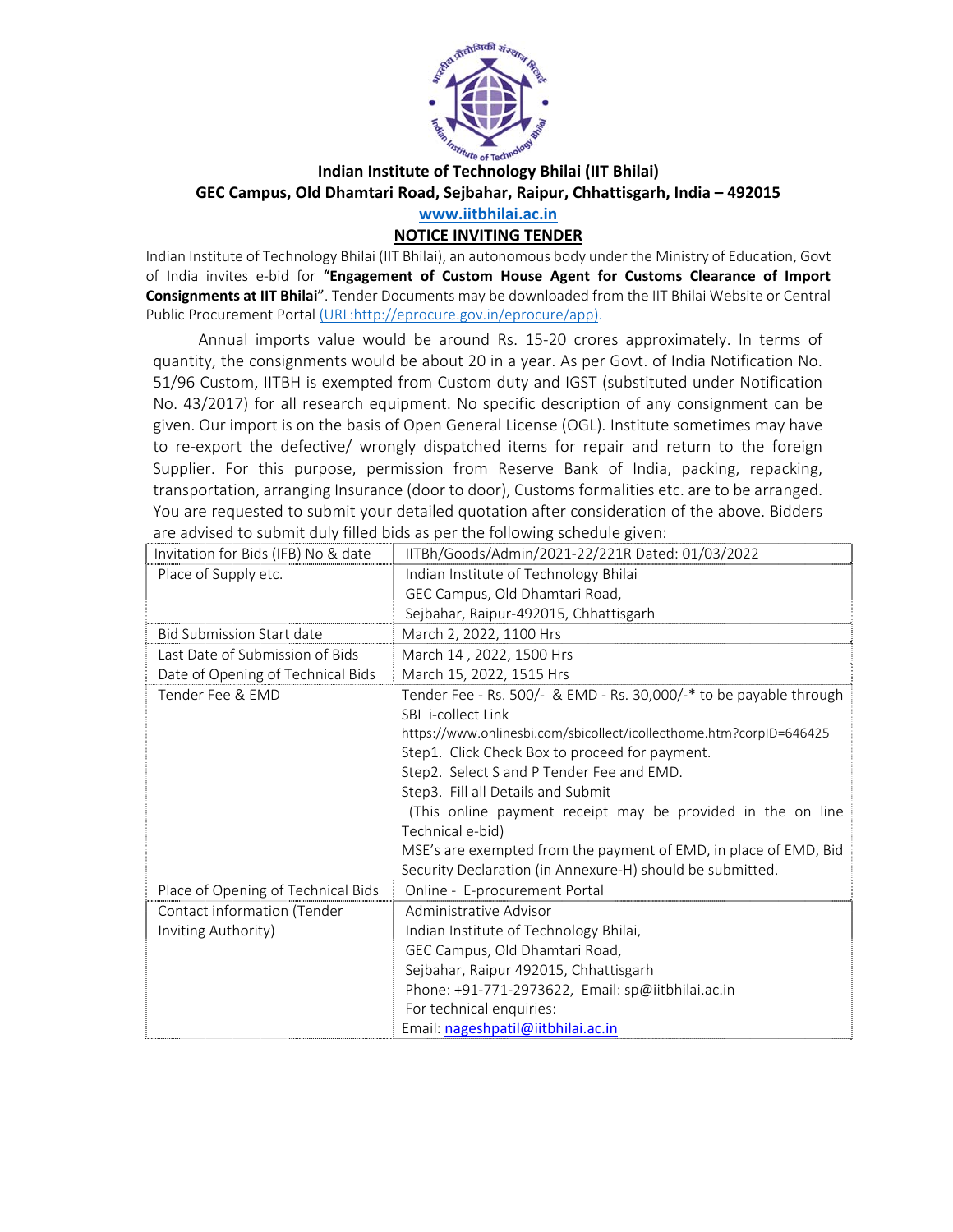### **CALL INSTRUCTIONS FOR ONLINE BID SUBMISSION**

The bidders are required to submit their bids electronically on the CPP Portal using valid Digital Signature Certificates. Certain instructions are given below to guide the bidders for registration on the CPP Portal, prepare their bids in accordance with the requirements and submitting their bids online on the CPP Portal.

#### **Registration Process**

- 1) If a bidder is not registered at the eProcurement portal, such bidder should enrol/register on the e‐ Procurement module of the portal http://eprocure.gov.in/eprocure/app by clicking on the link "Click here to Enrol". Enrolment on the CPP Portal is free of charge.
- 2) The bidders to choose a unique username and assign a password for their accounts. Bidders are advised to register their valid email address and mobile numbers as part of the registration process. These would be used for any communication from the CPP Portal.
- 3) Bidders to register upon enrolment their valid Digital Signature Certificate (Class II or Class III Certificates with signing key usage) issued by any Certifying Authority recognized by CCA India with their profile.
- 4) Only one valid DSC should be registered by a bidder. Please note that the bidders are responsible to ensure that they do not lend their DSCs to others which may lead to misuse. *Foreign bidders are advised to refer "DSC details for Foreign Bidders" for Digital Signature requirements on the portal.*
- 5) Bidder then logs in to the site through the secured log-in by entering their user ID / password and the password of the DSC / eToken.

#### **Tender Documents Search**

- 1) Various built in options are available in the CPP Portal to facilitate bidders to search active tenders by several parameters. These parameters include Tender ID, organization, location, date, value, etc.
- 2) There is also an option of advanced search for tenders, wherein the bidders may combine a number of search parameters such as organization name, form of contract, location, date, other keywords etc. to search for a tender published on the CPP Portal.
- 3) Once the bidders have selected the tenders they are interested in, they may download the required documents / tender schedules. These tenders can be moved to the respective 'My Tenders' folder. This would enable the CPP Portal to intimate the bidders through SMS / e-mail in case there is any corrigendum issued to the tender document.
- 4) The bidder should make a note of the unique Tender ID assigned to each tender, in case they want to obtain any clarification / help from the Helpdesk.

#### **Bid Preparation**

- 1) Bidder should also take into account of the corrigendum published related to the tender before submitting their bids.
- 2) Please go through the tender advertisement and the tender document carefully to understand the documents required to be submitted as part of the bid.
- 3) Please note the number of covers in which the bid documents have to be submitted, the number of documents ‐ including the names and content of each of the document that need to be submitted. Any deviations from these may lead to rejection of the bid.
- 4) Bidder, in advance, should get ready the bid documents to be submitted as indicated in the tender document / schedule and generally, they can be in PDF / XLS / RAR / DWF formats. Bid documents may be scanned with **100 dpi with black and white option**.
- 5) To avoid the time and effort required in uploading the same set of standard documents which are required to be submitted as a part of every bid, a provision of uploading such standard documents (e.g. PAN card copy, annual reports, auditor certificates etc.) has been provided to the bidders. Bidders can use "My Space" area available to them to upload such documents. These documents may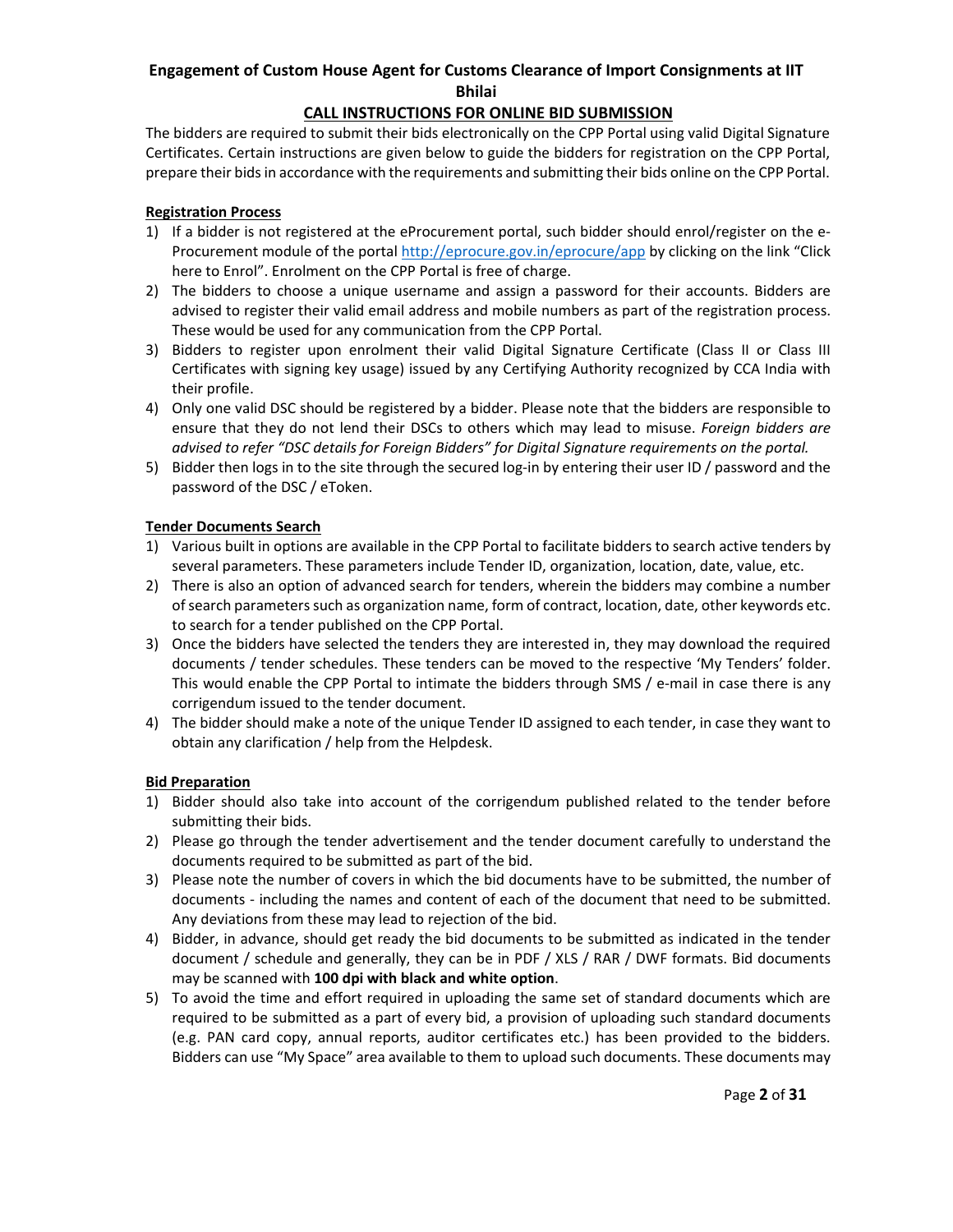be directly submitted from the "My Space" area while submitting a bid, and need not be uploaded again and again. This will lead to a reduction in the time required for the bid submission process.

#### **Bid Submission**

- 1) Bidder to log into the site well in advance for bid submission so that he/she uploads the bid in time i.e. on or before the bid submission time. Bidder will be responsible for any delay due to other issues.
- 2) The bidder to digitally sign and upload the required bid documents one by one as indicated in the tender document.
- 3) Bidder to select the payment option as Off-line" to pay the tender fee/ EMD wherever applicable and enter details of the instrument in SBI i‐collect.
- 4) A standard BoQ format has been also uploaded along with the tender document to be filled by all the bidders. Bidders to note that they should necessarily submit their financial bids in the prescribed format and no other format is acceptable.
- 5) The server time (which is displayed on the bidders' dashboard) will be considered as the standard time for referencing the deadlines for submission of the bids by the bidders, opening of bids etc. The bidders should follow this time during bid submission.
- 6) All the documents being submitted by the bidders would be encrypted using PKI encryption techniques to ensure the secrecy of the data, which cannot be viewed by unauthorized persons until the time of bid opening.
- 7) The uploaded tender documents become readable only after the tender opening by the authorized bid openers.
- 8) Upon the successful and timely submission of bids, the portal will give a successful bid submission message & a bid summary will be displayed with the bid no. and the date & time of submission of the bid with all other relevant details.
- 9) Kindly add scanned PDF of all relevant documents in a single PDF file of compliance sheet.

#### **Assistance to Bidders**

- 1) Any queries relating to the tender document and the terms and conditions contained therein should be addressed to the Tender Inviting Authority for a tender or the relevant contact person indicated in the tender.
- 2) Any queries relating to the process of online bid submission or queries relating to CPP Portal in general may be directed to the 24x7 CPP Portal Helpdesk. The contact number for the helpdesk is **0120‐ 4200462, 0120‐4001002, 0120‐4001005**.

#### **General Instructions to the Bidders**

- The tenders will be received online through the portal https://eprocure.gov.in/eprocure/app. In the Technical Bids, the bidders are required to upload all the documents in .pdf format.
- Possession of Valid Class II/III Digital Signature Certificate (DSC) in the form of smart card/ e-Token in the company's name is a prerequisite for registration and participating in the bid submission activities through https://eprocure.gov.in/eprocure/app. Digital Signature Certificates can be obtained from the authorized certifying agencies, details of which are available in the web site https://eprocure.gov.in/eprocure/app under the link `Information about DSC'.

Tenderers are advised to follow the instructions provided in the `Instructions to the Tenderers for the e‐ Submission of the bids online through the Central Public Procurement Portal for e-Procurement at https://eprocure.gov.in/eprocure/app.

#### **LIST OF DOCUMENTS TO BE UPLOADED IN E‐PROCUREMENT PORTAL**

1. Bidder should take into account notifications, corrigendum published, if any on the tender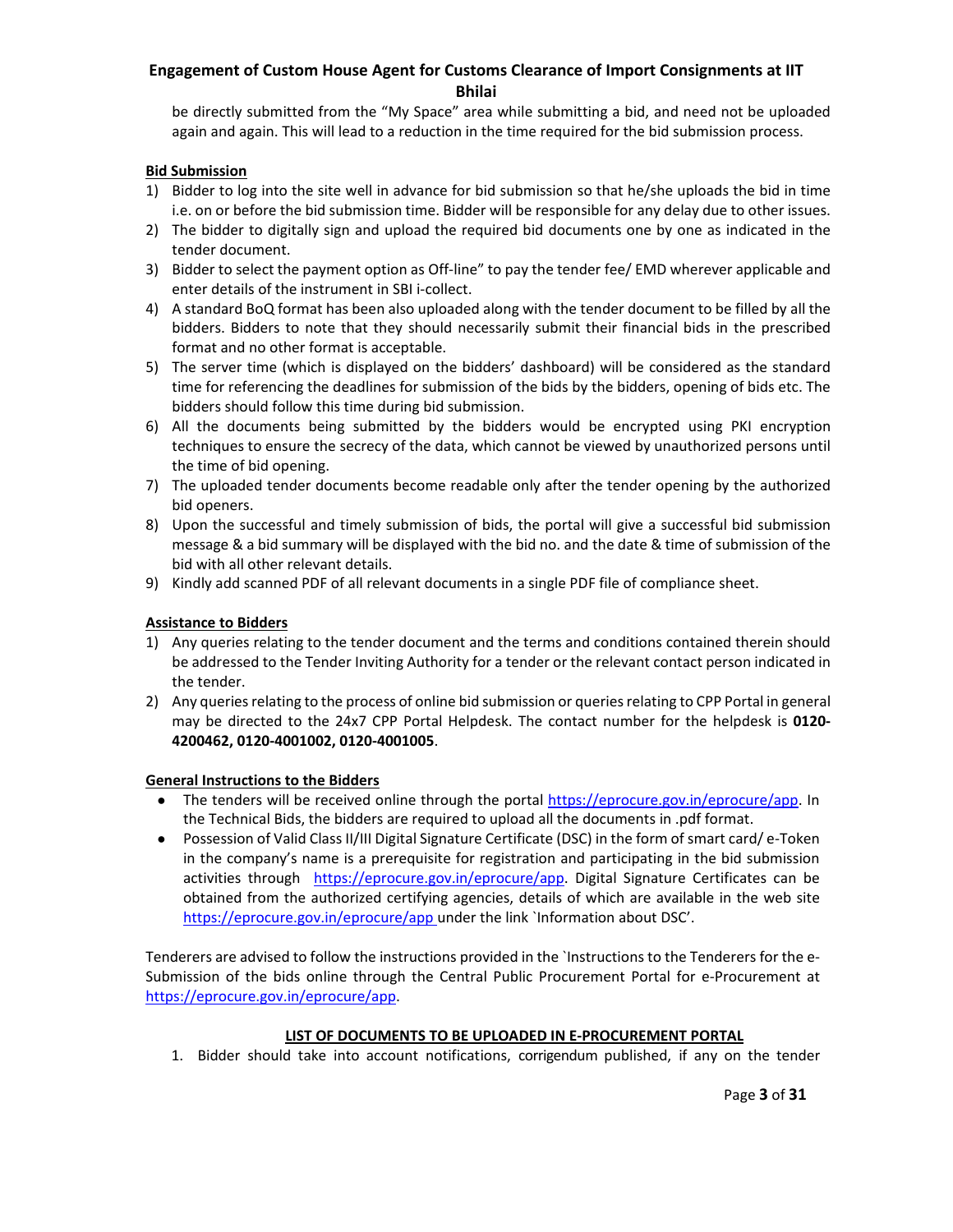document before submitting their bids.

- 2. Please go through the tender advertisement and the tender document carefully to understand the documents required to be submitted as part of the bid. Any deviations from these may lead to rejection of the bid.
- 3. The two-bid system will be followed for this tender. In this system, online offer should be submitted under **TWO‐BID System** in two separate e‐packets i.e. **"Technical eBid" and "Commercial eBid".**

### **1. Online Envelope No. 1: "Technical Bid" shall contain (pdf format only)**

a) Scanned copy of Payment Advice (with DU number) for **Tender Fee of Rs. 500/‐ (Rupees Five hundred only)** and **EMD of Rs. 30,000/‐ (Rupees Thirty Thousand only)**

### **Payment Instructions:**

Tender fee and EMD should be paid through SBI i‐collect Link given below: https://www.onlinesbi.com/sbicollect/icollecthome.htm?corpID=646425 Step1. Click Check Box to proceed for payment.

Step2. Select S and P Tender Fee and EMD.

Step3. Fill all Details and Submit

(This online payment receipt may be provided in the on line Technical e‐bid).

#### **MSME's are exempted from the payment of EMD only, in place of EMD, Bid Security Declaration (in Annexure-H) should be submitted.**

- b) Scanned copy of EMD payment
- c) Copy of valid CFA/CHA License and other essential licenses for custom clearance
- d) Copy of Certificate of Incorporation/ Registration Certificate for a period of minimum 10 years.
- e) Copy of PAN CARD
- f) GST Registration Certificate
- g) Copy of IATA Registration Certificate
- h) Bidder's Information
- i) List of overseas consolidators
- j) Copy of Break Bulk Certificate/Console Certificate
- k) Audited Balance sheets of previous three financial years
- l) Documents in support of experience
- m) Copy of performance certificate
- n) Copies of Bill of Entries as asked in Eligibility Criteria
- o) Declaration regarding non‐blacklisting/ suspension or no legal case
- p) Declaration towards providing local support service *Note: IIT Bhilai reserves the right to reject the bid if any of the above listed document/s is not submitted.*

### **2. Online Envelope 2: "Commercial Bid" shall contain**

- a) The Commercial Bid should be filled properly in the .xls uploaded in eProcurement portal
- b) In case the bidder requires any clarifications/ information, they may write to sp@iitbhilai.ac.in.
- c) Commercial bids of the technically qualified bidders only will be opened in the eProcurement portal.
- d) Commercial bids must be offered in the format attached.
- e) The applicable exact rates of Taxes will be added as per the format attached.
- f) In case of any mistake or error in calculations or any discrepancy in price quoted in words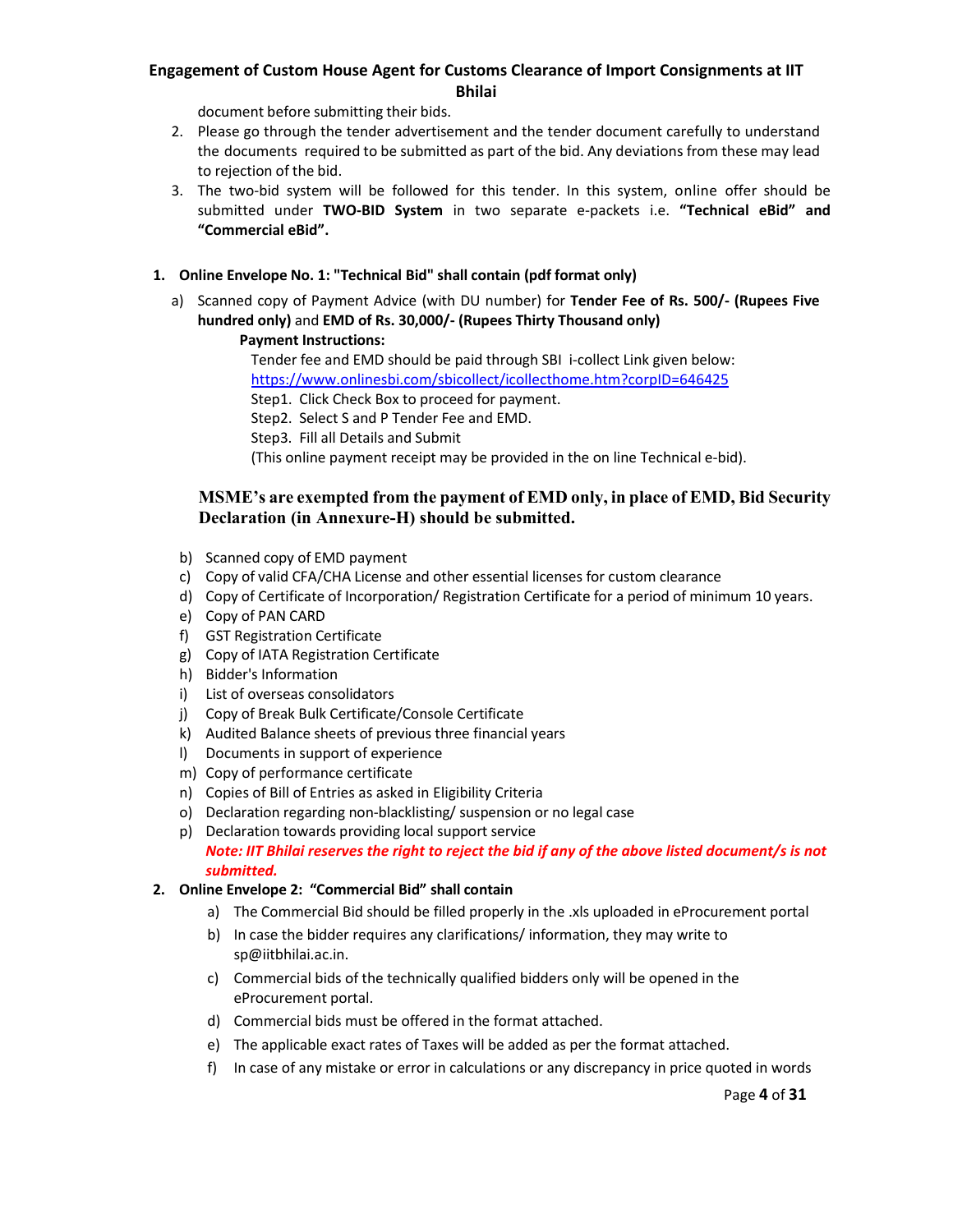and figures, the LOWEST amount will be considered for comparison. If this lowest price is not acceptable to the bidder, their bid will be rejected. In this case, IIT Bhilai reserves the right to forfeit their EMD.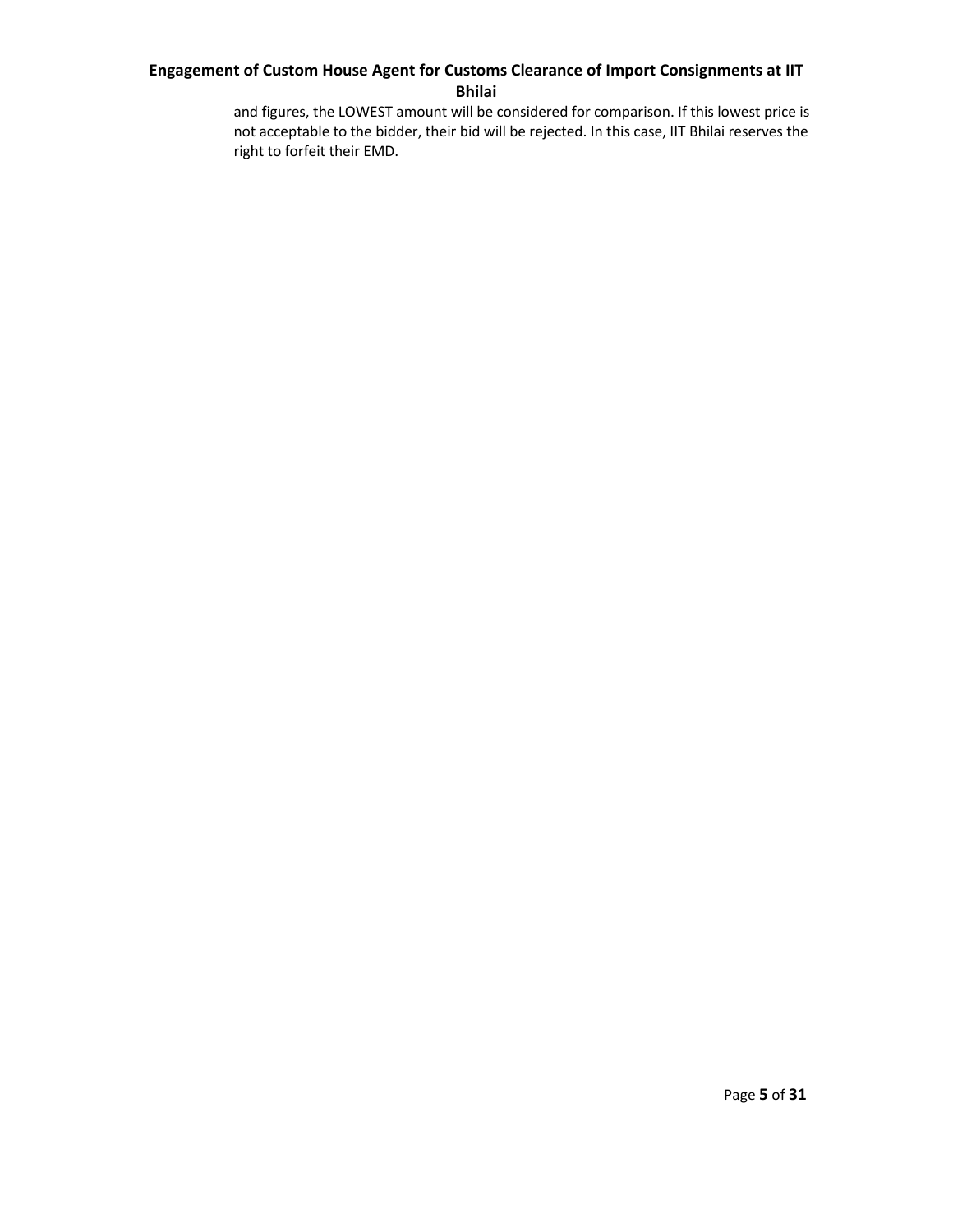### **SECTION‐I: INSTRUCTIONS TO BIDDERS (ITB)**

### **1. Preparation of Bids**

Bidder should avoid, as far as possible, corrections, overwriting, erasures or postscripts in the bid documents. In case however, any corrections, overwriting, erasures or postscripts have to be made in the bids, they should be supported by dated signatures of the same authorized person signing the bid documents. However, bidder shall not be entitled to amend/ add/ delete/ correct the clauses mentioned in the entire tender document.

### **2. Forfeiture of EMD**

- 2.1 In case of the bidder whose offer is accepted, the EMD will be returned on submission of Security Deposit. However, if the return of EMD is delayed for any reason, no interest/ penalty shall be payable to the bidder.
- 2.2 The successful bidder, on award of contract/ order, must send the contract/ order acceptance in writing, within 15 days of award of contract/ order, failing which the EMD will be forfeited and the order will be cancelled.
- 2.3 If the bidder withdraws the bid during the period of bid validity specified in the tender.

## **3. Period of validity of bids**

- 3.1 Bids shall be valid for minimum 180 days from the date of submission. A bid valid for a shorter period shall stand rejected.
- 3.2 IIT Bhilai may ask for the bidder's consent to extend the period of validity. Such request and the response shall be made in writing only. The bidder is free not to accept such requests without forfeiting the EMD/ BG. A bidder agreeing to the request for extension will not be permitted to modify his bid.

### **4. Deadline for Submission of Bids – online only**

- 4.1 The Bid documents shall be neatly arranged. They should not contain any terms and conditions, printed or otherwise, which are not applicable to the Bid. *The conditional bid will be summarily rejected.*
- 4.2 Bids must be received by IIT Bhilai before the due date and time at the address specified in the tender document.
- 4.3 IIT Bhilai may extend this deadline for submission of bids by amending the bid documents and the same shall be suitably notified on its website.
- 4.4 IIT Bhilai shall not be responsible and liable for **the delay in receiving the bid** for whatsoever reason.

### **5. Bid Opening, Evaluation and Comparison of Bids**

- 5.1 The Tender will be evaluated by Tender Evaluation Committee constituted by the Competent Authority, IIT Bhilai. The detailed evaluation method for Prequalification-cum-Technical and Financial Bids is specified below. The Technical and Financial bid will be given weightage of 60 and 40 respectively.
- 5.2 Technical bids of the firms, which meet the prequalification criteria and secure minimum of 50% of total technical score of 60 shall be taken up for financial evaluation. In case of non‐fulfilment of any pre‐qualification criteria, technical bid of the respective bidder shall be rejected.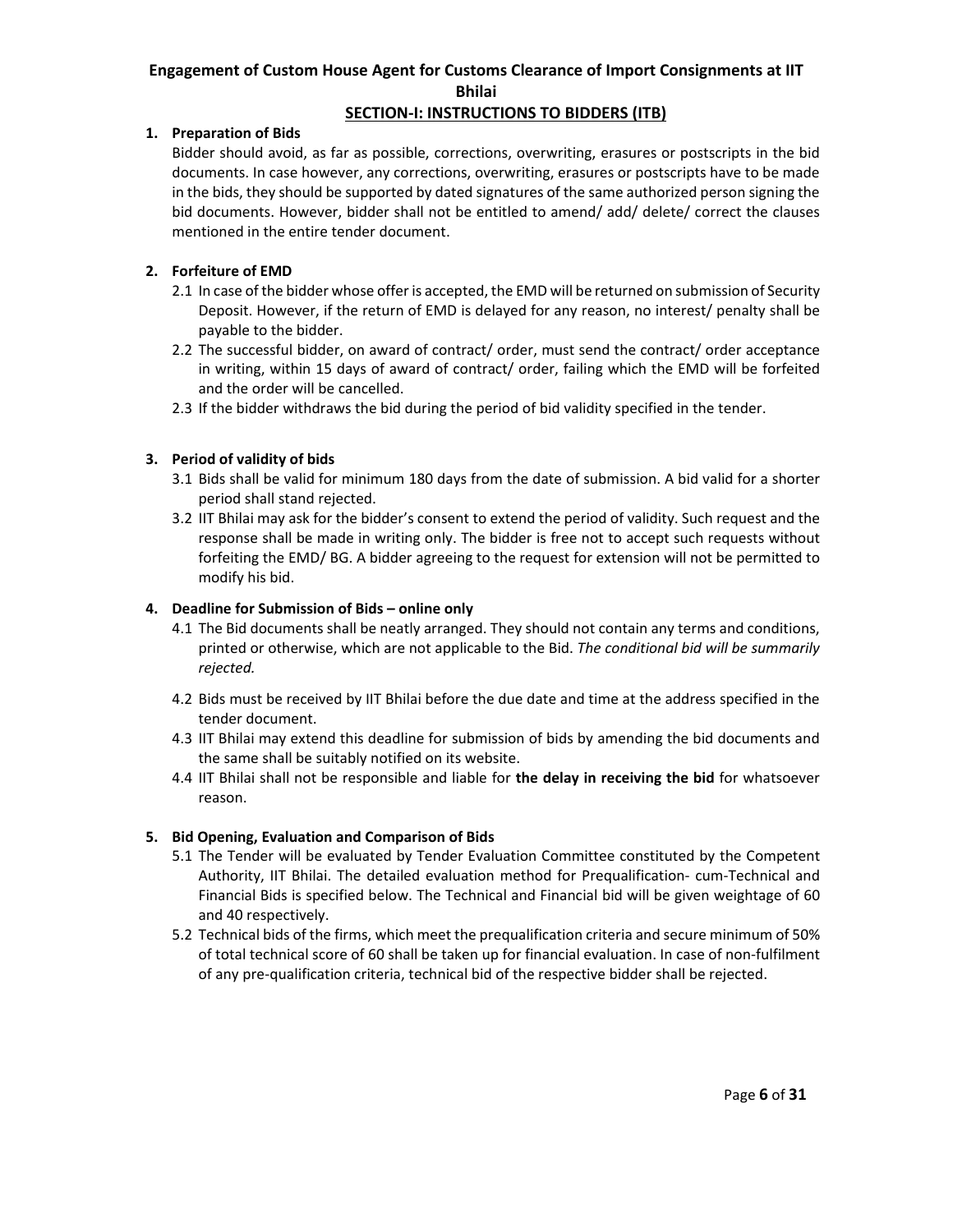| S<br>No.       | <b>Particulars</b>                                                                 | <b>Maximum</b><br><b>Marks</b> | <b>Allocation</b><br>of Marks | <b>Remarks</b> |
|----------------|------------------------------------------------------------------------------------|--------------------------------|-------------------------------|----------------|
| $\mathbf{1}$   | Location of the Support Office                                                     | 10                             |                               |                |
|                | Outside Raipur/CG                                                                  |                                | 6                             |                |
|                | Within Raipur/CG                                                                   |                                | 10                            |                |
| $\overline{2}$ | Turnover of the firm (Should be certified by CA)                                   | 10                             |                               |                |
|                | Less than INR 5.00 crores                                                          |                                | 3                             |                |
|                | INR 5.00 crores and above                                                          |                                | 5                             |                |
|                | INR 10.00 crores and above                                                         |                                | $\overline{7}$                |                |
|                | INR 20.00 crores and above                                                         |                                | 10                            |                |
|                | Company size (Key Experts and Manpower) Recent                                     |                                |                               |                |
| 3              | PF/ESI challans should be submitted.                                               | 7                              |                               |                |
|                | 10 - 20 employees                                                                  |                                | 3                             |                |
|                | 20 - 30 employees                                                                  |                                | 5                             |                |
|                | above 30 employees                                                                 |                                | 7                             |                |
| 4              | Experience in last two years (BoEs or Authorisation<br>Letter should be submitted) |                                |                               |                |
| a)             | Consignment handling with Govt Organizations                                       | 10                             |                               |                |
|                | Less than 50                                                                       |                                | 5                             |                |
|                | More than 50                                                                       |                                | 10                            |                |
| b)             | Experience of working with Govt Institutions                                       | 23                             |                               |                |
|                | Govt. Departments/Public Sector Undertakings/                                      |                                |                               |                |
|                | CSIR Labs/ ICAR / ICMR / DRDO (3 Nos) (3 marks each)                               |                                | 9                             |                |
|                | IITs/ NITs/ IISERs/IIITs (2 Nos) (7 marks each)                                    |                                | 14                            |                |
| A)             | <b>Total Marks of Technical Evaluation</b>                                         | 60                             |                               |                |
|                | <b>Total Marks of Financial Proposal (as per the</b>                               |                                |                               |                |
| B)             | section-V)                                                                         | 40                             |                               |                |
| 5              | <b>Combined Score (A+B)</b>                                                        | 100                            |                               |                |

**Technical Evaluation Criteria:** 

Note: Bidders should submit the required documents with details clearly showing for the technical evaluation. If any bidder fails to submit the documents as per the above mentioned criteria, they may be given '0' marks for the particular category.

5.3 The Financial bids of those firms will be opened who secured at least 30 marks out of 60 marks in the Technical Bids.

### **6. Evaluation Of Financial Bids**

Financial Score of each bidder can be calculated as mentioned in the Section‐V Financial Bid/ Quotation.

Bidders should quote their rate/charge for each service mentioned in the BoQ sheet for the financial evaluation purpose. IIT Bhilai reserves the right to reject any bid which is not quoting the reasonable rates for all the services mentioned in the BoQ.

 Out of the total marks secured by the bidder in financial evaluation, 40% weighted financial score will be taken into consideration in the calculation of Composite evaluated score.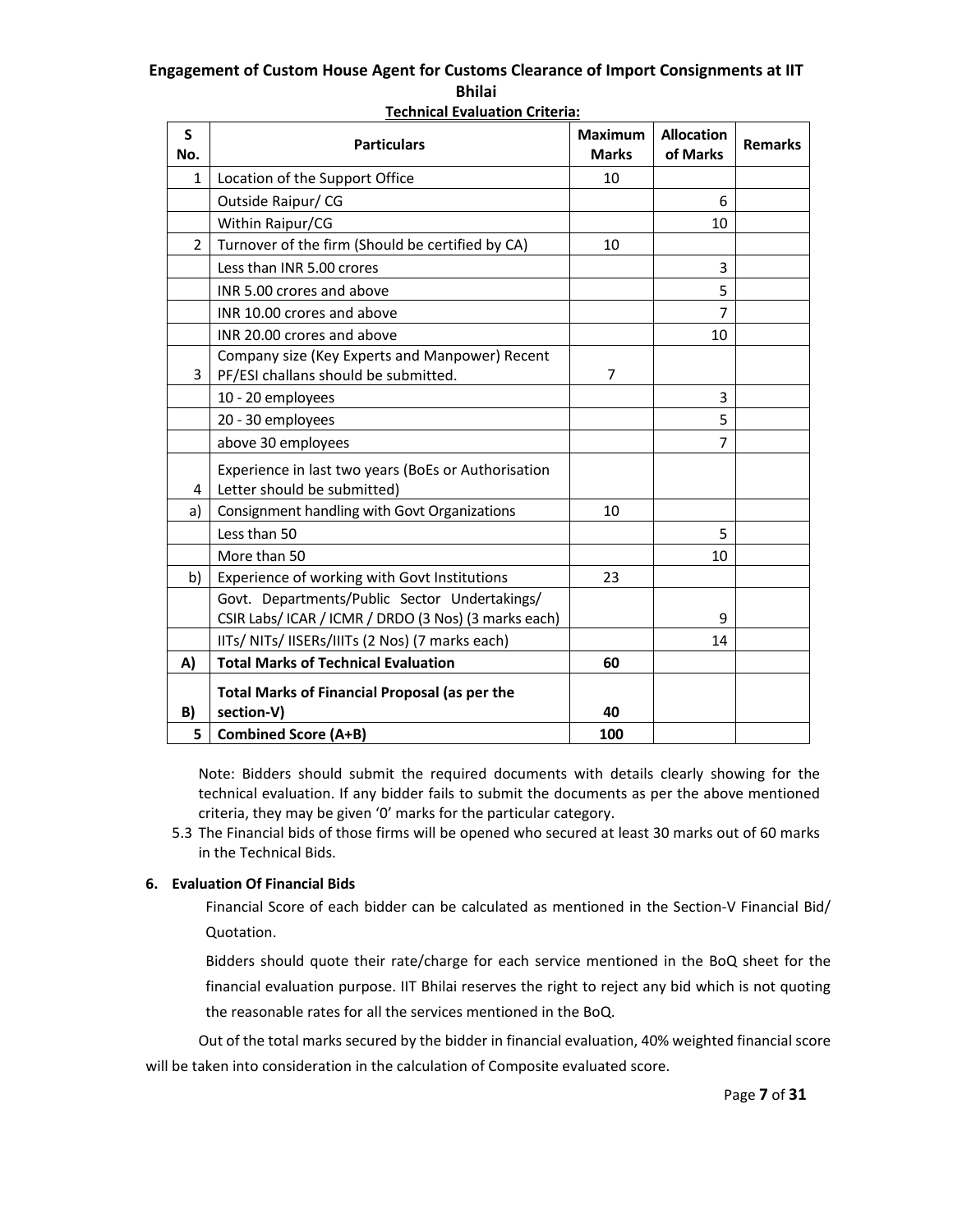#### **7. Award of Contract**

The composite score of Technical and Financial evaluation will be taken for final computation. Evaluation will be performed assuming that the contract will be awarded to the bidder whose composite evaluated score stands highest (H1) and eligible for contract award, and found to be qualified to perform the contract.

In the event of Composite Evaluated Score being same for two or more firms, the firm who quoted the lowest amongst them will be eligible for contract. In case financial bid being same, the marks secured by the firm in experience in handling in customs clearance process. IIT Bhilai reserves the right to design the tie breaking criteria in case of same composite evaluated score for two or more firms. IIT Bhilai decision will be final is this process.

#### **8. Purchaser's Right to amend / cancel**

- 8.1 IIT Bhilai reserves the right to amend the eligibility criteria, commercial terms & conditions, Scope of services etc.
- 8.2 IIT Bhilai reserves the right to cancel the entire tender without assigning any reasons thereof.
- 8.3 IIT Bhilai reserves the right to place part orders for few services only.

#### **9. Corrupt or Fraudulent Practices**

- 13.1 It is expected that the bidders who wish to bid for this project have the highest standards of ethics.
- 13.2 IIT Bhilai will reject bid if it determines that the bidder recommended for award has engaged in corrupt or fraudulent practices while competing for this contract.
- 13.3 IIT Bhilai may declare a vendor ineligible, either indefinitely or for a stated duration, to be awarded a contract if it at any time determines that the vendor has engaged in corrupt and fraudulent practices during the award / execution of contract.

#### **10. Interpretation of the clauses in the Tender Document / Contract Document**

In case of any ambiguity/ dispute in the interpretation of any of the clauses in this Tender Document, the interpretation of the clauses by Director, IIT Bhilai shall be final and binding on all parties.

### **\*\*\*(END OF SECTION I)\*\*\***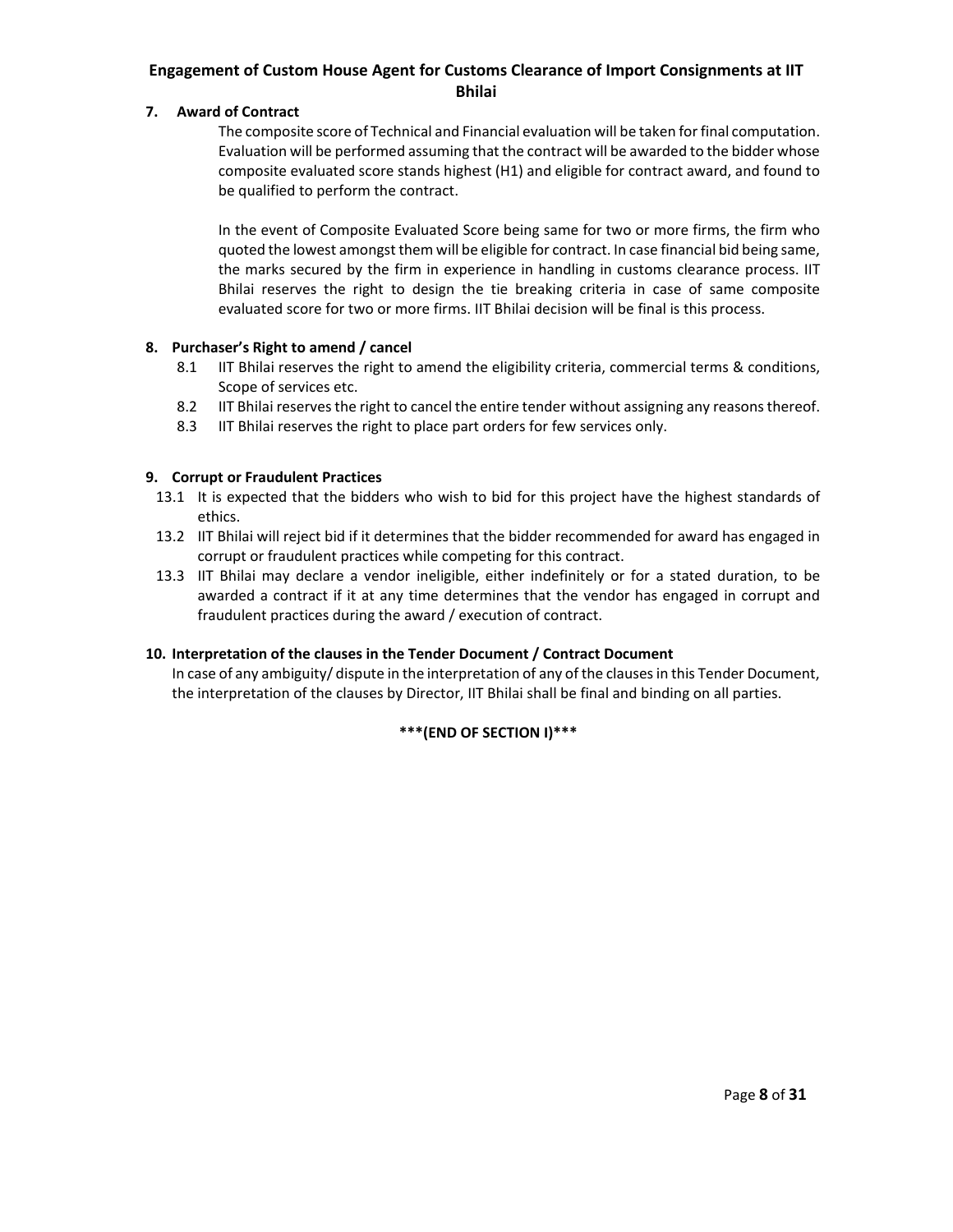### **SECTION‐II: ADDITIONAL INSTRUCTIONS TO BIDDERS (AITBs) and GENERAL CONDITIONS OF CONTRACT (GCC)**

- **1.** Mode of Payment:
	- a) Payment of Customs duty, DO and related charges:

IIT BHILAI will arrange to pay direct to the Steamer Agents/Airline Agents freight charges on import cargoes to be handled by CFA, if the amount exceeds Rs. 1 .00 Lakh CFA will have to pay all inspection, landing, handling, carting, postal charges, warehouse rent/demurrage charges, freight charges etc. and all other allied Port Trust/ Airport charges upto Rs. 1.00 Lakh per consignment to the concerned authorities before clearance of the cargoes. If the customs duty exceeds beyond this limit, IIT BHILAI will arrange for the advance payment or Customs Duty will be directly paid by the IIT Bhilai depending on the amount of Customs duty or as per the requirements of IIT Bhilai.

- b) CFA will then claim the amounts, so paid, in their bills duly supported by the receipts issued by the authorities concerned, CFA will ask for advance for amount above Rs.2,00,000/‐ for Customs duty and the same shall be given by IIT BHILAI. Necessary payment receipt should be promptly submitted by CFA in settlement of advances. The warehouse/ demurrage charges will however be reimbursed by IIT provided there is no fault of Clearing Agent & provided he has taken all measures to see that items are cleared within the free time allowed.
- c) IITBH will make every effort to arrange payment of bills within 30 to 45 days of receipt. If payment is delayed beyond 45 days for any reason, the agency shall NOT STOP clearing consignments and their delivery at IITBH. CFA should have adequate financial standing to continue clearance activities during pendency of payment of bills.

#### **2.** Security Deposit (SD)

The successful bidder will be required to furnish the Security Deposit of INR 2.00 Lakhs within 15 days of execution of agreement. The Security Deposit should be submitted in the form of Bank Guarantee. The Security Deposit will be returned expiration of the contract. The Bank Guarantee shall remain valid for the period of 60 days beyond the expiration of contract period. The PBG must be negotiable at a branch of issuing bank in India. The security deposit will be refunded three months after the completion of contract subject to clearance and delivery of all the shipments to the Institute as per the terms and conditions of agreement and again on written request having been made in this behalf by the contractor. No interest would be paid on the security deposit. In case, the contractor fails to provide satisfactory services during the contract period or discontinues fulfilling the contracted obligations in any manner or is found at fault, the bank guarantee shall be forfeited without assigning any reasons, whatsoever and the contractor shall have no right to claim for refund of performance security deposit. The Director, IITBH will have the discretion to invoke the payment from the bank in case of any breach of contract.

**3.** DURATION OF CONTRACT:

The firm will be required to provide the desired services initially for a period of two years from the date of commencement of the services and which may be renewed for another two years on yearly basis subject to satisfactory performance. Notwithstanding anything contained herein above, the Institute reserves the right to discontinue the services of firm in the event their services are evaluated as unsatisfactory with one‐month notice.

**4.** Non‐Interruption of services: Due to any dispute of any nature arises, CHA should continue its services as provided in the contract or agreement, if required by IIT Bhilai, during pendency of the dispute.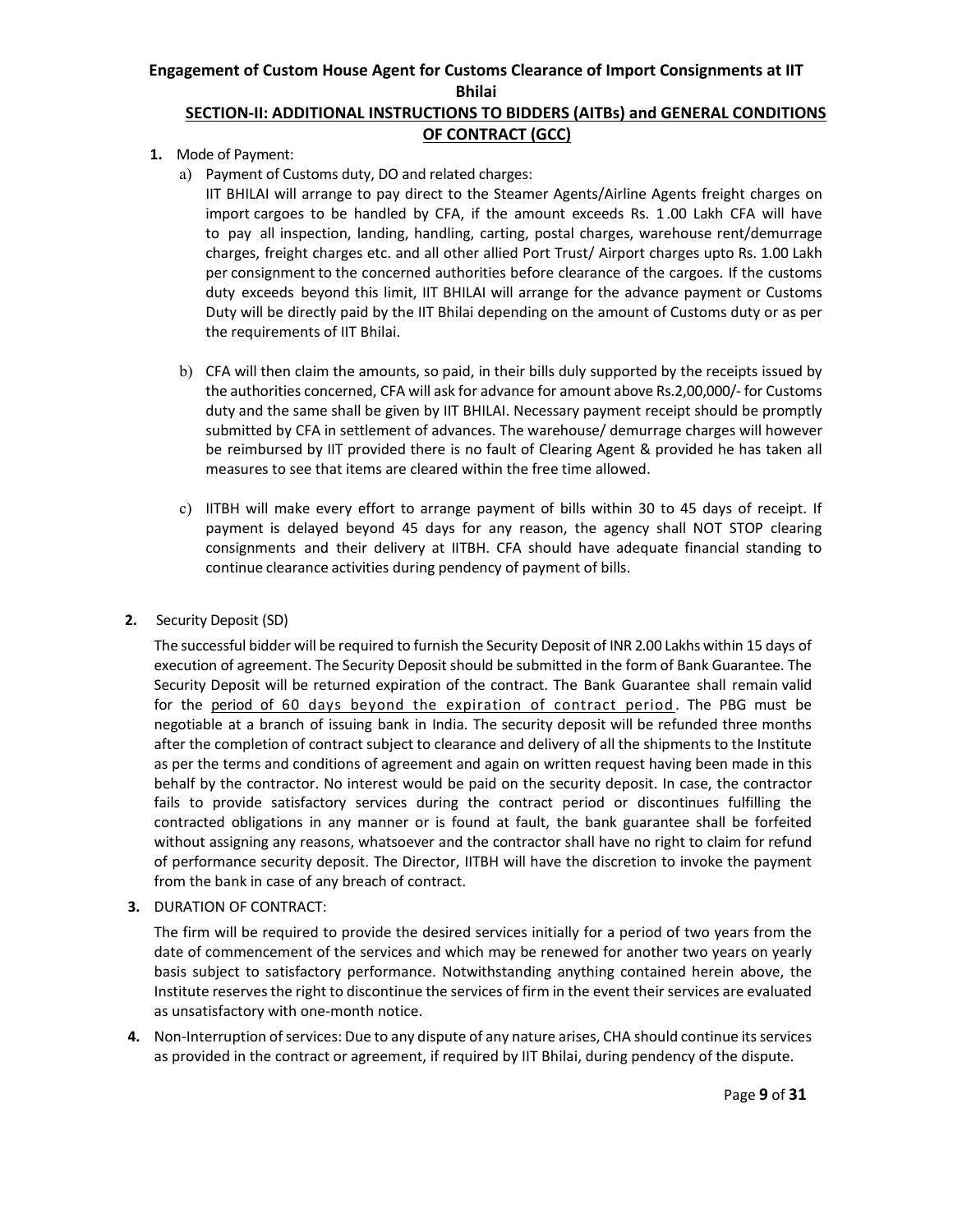- **5.** Customs Duty & Refund Claim
	- 5.1. As per Govt. of India Notification No. 51/96 Custom, IIT Bhilai is exempted from Custom duty for all research equipment. IIT Bhilai shall provide all documents necessary as per this notification. In the cases, where such documents are not available CFA shall try their best to clear the consignment against Indemnity Bond to be provided by us. In cases where Customs are not accepting the bond, IIT BHILAI shall pay the Customs duty "under protest". In such case, IIT BHILAI shall apply for refund

& CFA will have to assist us & peruse our claim with the concerned authorities at the Office of Collector of Customs/ Appellate Tribunal of Customs.

- 5.2. CFA shall make every effort to clear consignments within the free period without payment of warehouse/ demurrage charges. However, in case of payment warehouse/demurrage charges, justification for the same (including date wise action taken by CFA) with explanatory data shall be given by CFA.
- 5.3. Demurrage/ Warehouse charges can however be reimbursed only if there is absolutely no fault of the agent in speedy clearance of the items and only in case of situations beyond the control of the agent.
- 5.4. CFA shall have to clear the consignments within 72 hrs i.e. 3 days allowed by International Airport Authority of India/Air India/ And for Port Trust i.e. Sea consignment 360 hrs i.e. 15 days, provided all the documents in original are given to CFA well in time. In case of any delay beyond CFA's control, CFA shall have to give detailed justifications as to why consignments could not be cleared in time for our consideration.
- 5.5. In case of short landed and untraceable packages/ cargoes, CFA shall automatically apply for refund of all charges, including Customs duty
- 5.6. In case of freight charges, IIT BHILAI will arrange to register refund claims with Steamer/Airline agents where excess freight has been charged on account of excess declaration of weight/measurement or for any other reason such as wrong declaration of class of goods, status of freight etc.
- 5.7. In case of port charges, where amounts have been paid by CFA in excess of what is actually due, IIT BHILAI will have the right to admit and reimburse only such amounts which are actually due and restrict the bill amounts accordingly. The responsibility to claim refund of such amounts, i.e. amounts paid in excess of actual dues and not admitted by IIT BHILAI, from the concerned authorities shall rest entirely with CFA.
- **6.** SUBMISSION OF BILLS FOR PAYMENT
	- 6.1. The rates for payment to CFA for services rendered will be paid as per the Contract
	- 6.2. Bills for the other work done will be submitted by CFA to IIT Bhilai as per the terms of agreement with documentary proof.
	- 6.3. In respect of all CFA's bills, which are submitted by CFA to IIT Bhilai where IIT Bhilai has received all other corresponding documents as per point 5, payment will be made within one month of receipt provided that bills are in order and complete in all respects.
- **7.** MAINTENANCE OF RECORDS, SUBMISSION OF STATEMENTS ETC.
	- 7.1. CFA shall maintain the register and any other record according to the instructions of IIT Bhilai from time to time.
	- 7.2. A register giving full particulars of consignments entrusted to CFA for import clearance, cleared and dispatched/delivered.
	- 7.3. CFA will have to furnish to IIT Bhilai Monthly Progress Report giving details such as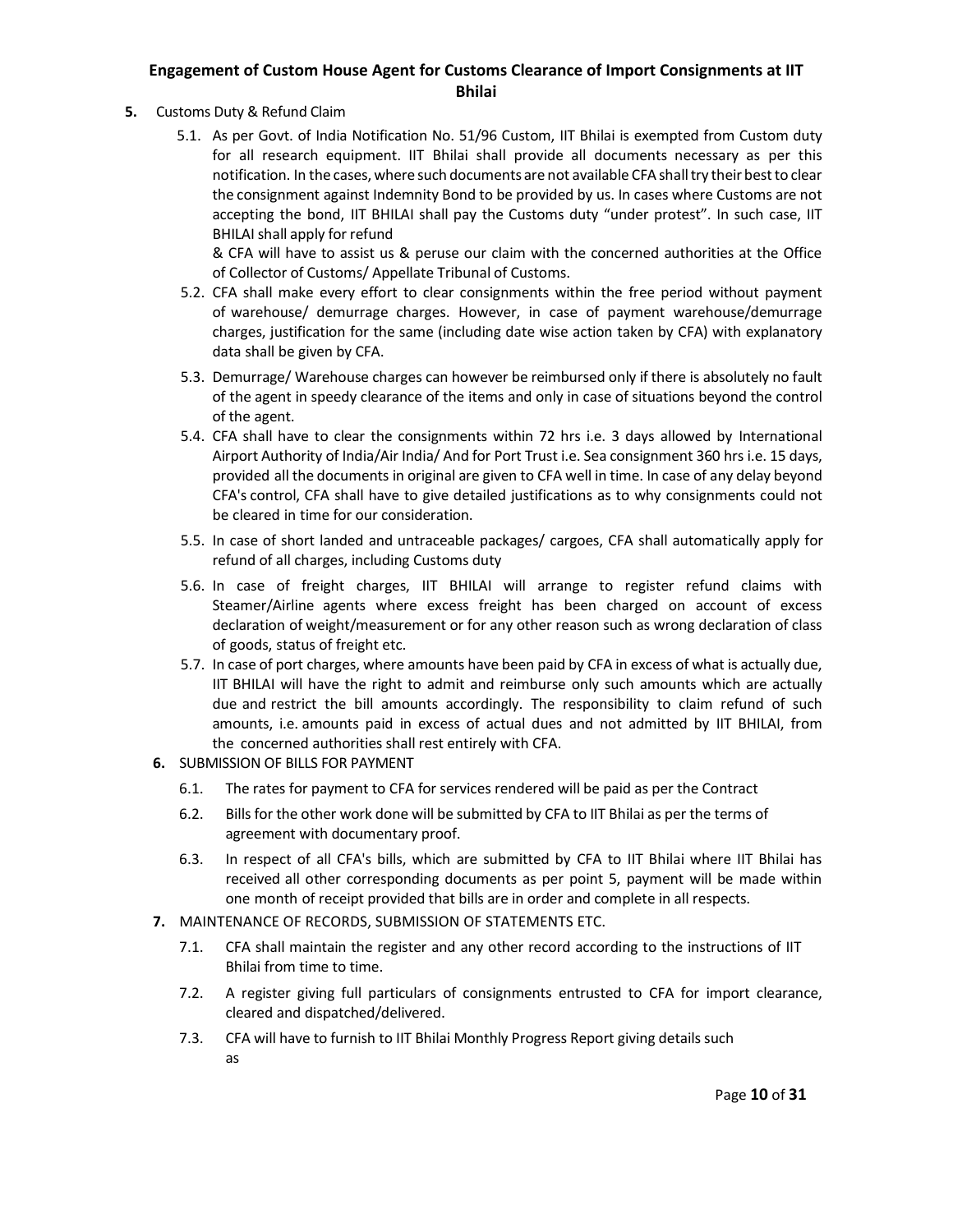- Purchase Order No.
- $\sqrt{ }$  Brief description of item and quantity
- Airway Bill No. and
- $\sim$  Date when documents are handed over to CFA and date of landing in Raipur
- Date of clearance and delivery to IIT Bhilai
- Remarks; in case of inordinate delay in clearing the consignment, the reason for the same.

#### **8.** Completeness Responsibility

Notwithstanding the scope of work, services stated in bid document, any other services which might not be even specifically mentioned under the scope of service of the bidder and which are not expressly excluded there from but which – in view of the bidder - are necessary for the performance of the service in accordance with the requirement are treated to be included in the bid and has to be performed by bidder.

#### **9.** Penalty for delays:

IIT Bhilai reserves the right to deduct a penalty for Rs.500 per day for delay in consolidation and Airfreight of shipments and their delivery to IIT Bhilai. The period of delay will be calculated after 20 days from the date of intimation from the supplier about the readiness of Equipment/ Consumable for shipment. **This will also be applicable for delays in shifting/transportation of consignments from Any Domestic Airport/Sea port to IIT Bhilai after 10 days of clearance**. All the Imports affected by the Institute are partially customs duty free under Notification No. 51/96. To avail the said duty exemption, a certificate against each import will be provided by the Institute, on receipt of Cargo Arrival Notice from the agent for custom clearance purposes. The applicable custom duty after duty exemption certificate in all shipments is presented/submitted to the respective authority shall be payable @ 5.15% only leaving the 100% duty free items. The agent will file Bill of Entry just after landing of the consignment under intimation to us for arranging duty exemption certificate. In case of any customs objection, the written communication must be sent to the Institute without any delay. In no case, full Custom Duty shall be paid by the agent once the Custom Duty Exemption Certificate has been provided by the Institute.

#### **10.** Force Majeure

10.1. IIT Bhilai may consider relaxing the penalty, if and to the extent that, the delay in performance or other failure to perform its obligations under the contract is the result of a Force Majeure.

Force Majeure is defined as an event of effect that cannot reasonably be anticipated such as acts of God (like earthquakes, floods, storms etc.), acts of states/ state agencies, the direct and indirect consequences of wars (declared or undeclared), hostilities, national emergencies, civil commotion and strikes at successful Bidder's premises or any other act beyond control of the bidder.

- 10.2. In the event of either party being rendered unable by force majeure to perform any obligation required to be performed by them under this agreement the relative obligation of the affected party by such force majeure shall be suspended for the period during which such cause lasts. The term "force majeure" as employed herein shall mean, acts of god, war, revolt, riot, fire, flood and acts and regulation of the Government of India or any of its authorized agencies.
- 10.3. Upon the occurrence of such cause and upon its termination, the party alleging that it has been rendered unable as aforesaid thereby, shall notify the other party in writing within 7

Page **11** of **31**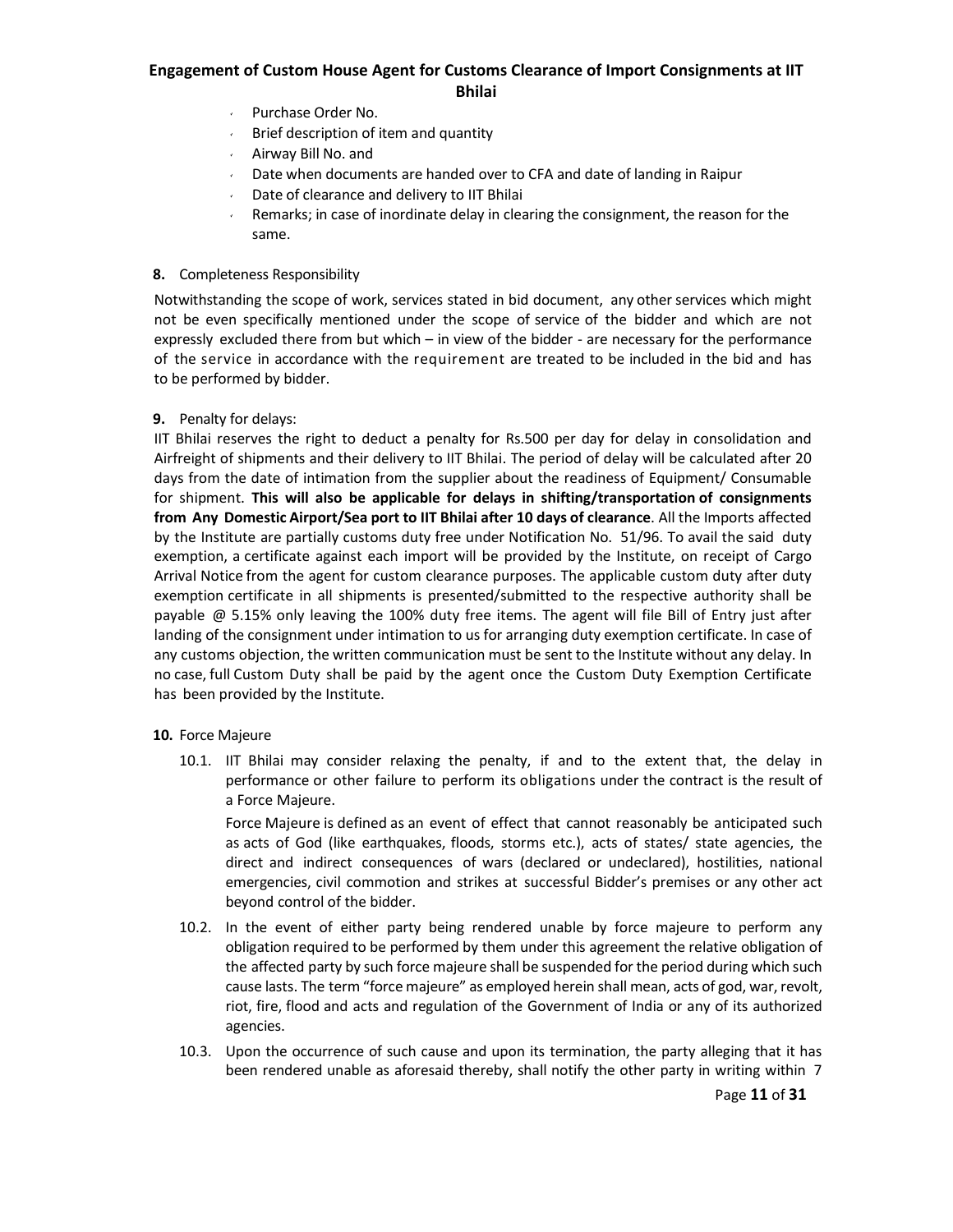(seven) day of the alleged beginning and ending thereof giving full particulars and satisfactory proof.

- 10.4. The time for performance of relative obligations suspended by the force majeure may be extended by the period for which the cause lasts or condoned by the Institute without any penalty.
- 10.5. If the work is suspended by force majeure conditions lasting for more than 1 (one) month, the Institute shall have the option of cancelling the Contract in whole or in part thereof at its own discretion. Any situation of force majeure shall not be payable by the Institute under any circumstances.

#### **11.** Termination

- 11.1. The contract may be terminated by either party to the contract by giving one months' prior notice to the other party without assigning any reasons.
- 11.2. The Institute may at its discretion, terminate the contract by giving prior notice as deems appropriate in case of the service being found unsatisfactorily or any term of the contract being breached and which in its opinion may be harmful to its interests as also to the spirit of the contract.
- 11.3. The contract may be terminated by the Institute in terms of the stipulations provided elsewhere in the contract.
- 11.4. It is made clear that if any information/certificate furnished by the bidder is subsequently, after or before award of the contract, is found to be untrue or false, the award of the contract may be terminated by the institute at its discretion forthwith and the bidder/contractor shall have no claim, whatsoever, in this regard and the EMD or the Security Deposit, as the case may be, would be liable for forfeiture, wholly or in part, at the discretion of the Institute.
- **12.** Arbitration
	- 12.1. Except as otherwise provided anywhere in this offer, if any dispute, difference, question of disagreement or matter, whatsoever, before or after completion or abandonment of work, hereafter arises between the parties, as to the meaning, operation or effect of the Contract or out of or relating to the contract or breach thereof, the same shall be referred to a Sole Arbitrator to be appointed by the Director of the Institute at the time of dispute.
	- 12.2. If the arbitrator, to whom the matter is originally referred, dies or refuses to act or resigns for any reasons from the position of arbitration, it shall be lawful for the Director of the Institute to appoint another person to act as arbitrator in the manner aforesaid. Such person shall be entitled to proceed with reference from the stage at which it was left by its predecessor, provided both the parties consent to this effect, failing which, the arbitrator shall be entitled to proceed on the matter de‐novo.
	- 12.3. It is a term of the contract that the party invoking the arbitration shall specify all disputes to be referred to arbitration at the time of invocation of arbitration under the clause.
	- 12.4. It is a term of the contract that the cost of arbitration shall be borne by the parties themselves.
	- 12.5. The venue of the arbitration shall be at Bhilai/Raipur
	- 12.6. Subject as aforesaid, the provisions of the Arbitration and Conciliation Act, 1996 and any statutory modifications or re-enactment thereof and rules made there-under and for the time being in force, shall apply to the arbitration proceedings under this clause.

#### **13.** Jurisdiction

The disputes, legal matters, court matters, if any shall be subject to Raipur jurisdiction only.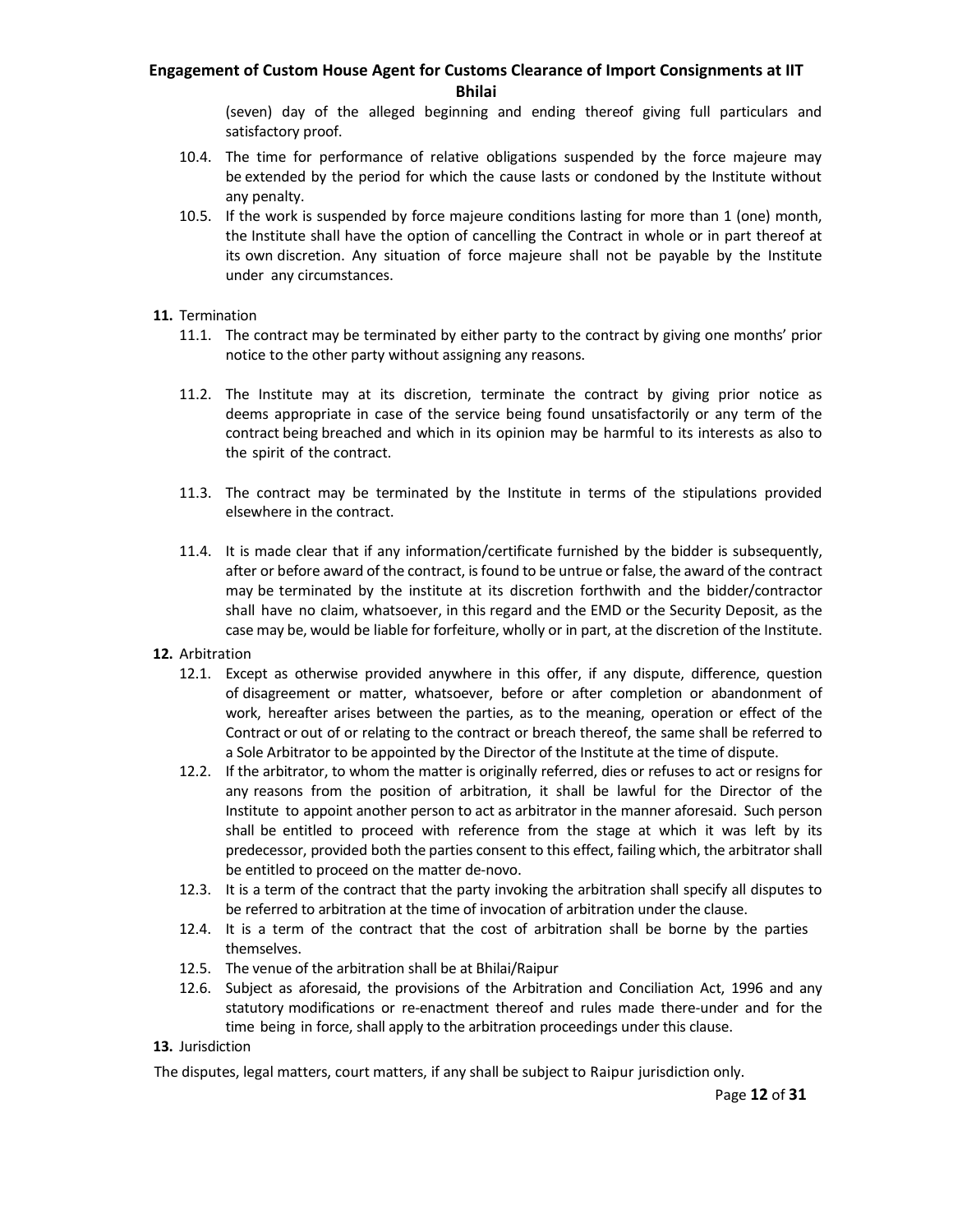### **14.** Indemnity

Selected bidder shall save, indemnify and hold harmless IIT Bhilai from any third-party Govt. Claims, losses penalties, if any, arising in connection with this Contract.

#### **15.** Assignment

Selected bidder/ Party shall not assign, delegate or otherwise deal with any of its rights or obligation under this Contract without prior written permission of IIT Bhilai.

#### **16.** Severability:

If any provision of this Contract is determined to be invalid or unenforceable, it will be deemed to be modified to the minimum extent necessary to be valid and enforceable. If it cannot be so modified, it will be deleted and the deletion will not affect the validity or enforceability of any other provision.

**The Competent Authority reserves the right to reject any or all bids, amend/withdraw any terms and conditions in the Tender document or to cancel the Tender at any stage without assigning any reason.**

**\*\*\*(END OF SECTION II)\*\*\***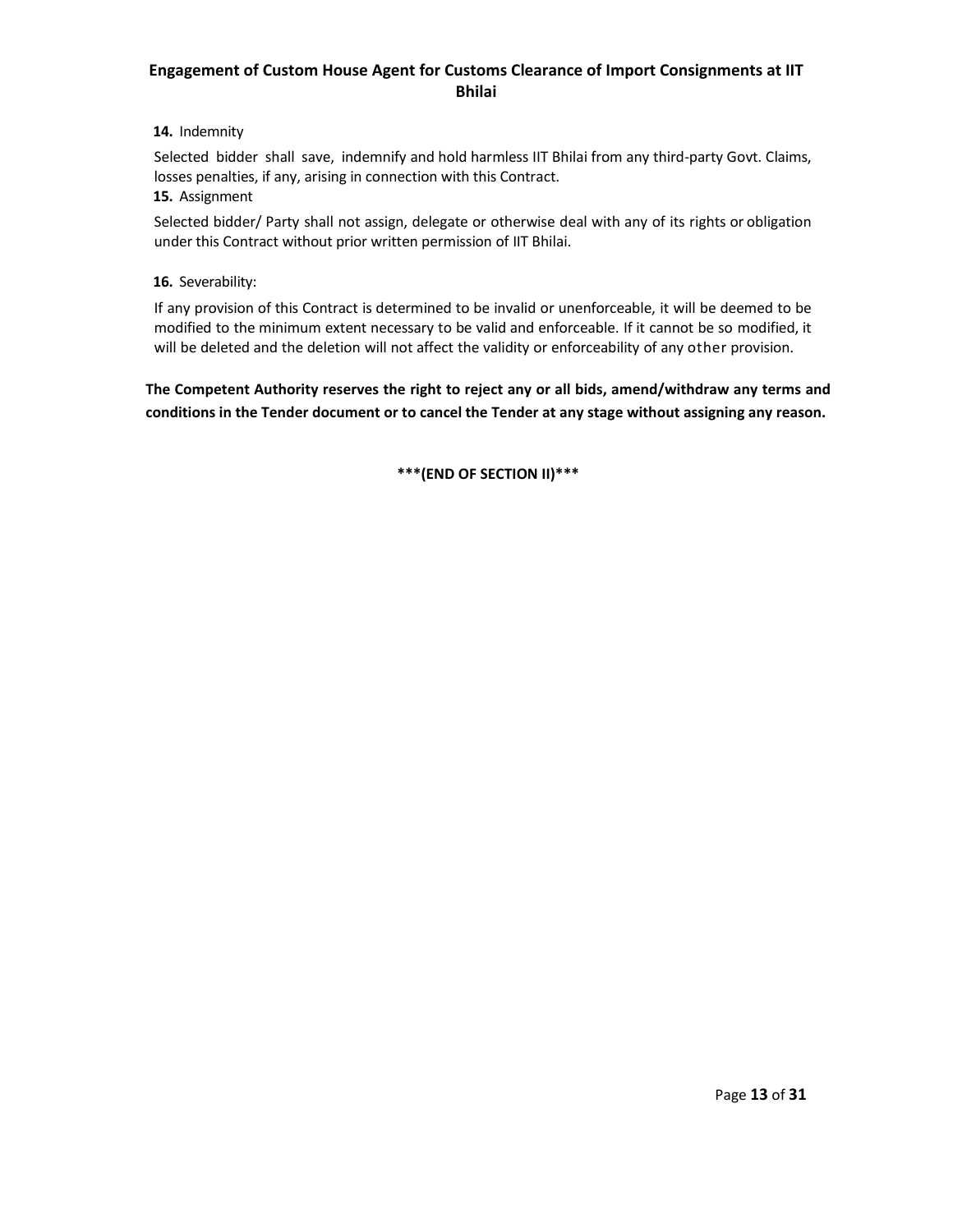### **SECTION‐III: ELIGIBILITY AND QUALIFICATION CRITERIA**

- **1.** The bidder shall have regular license to work as Customs House Agent (CHA) issued by the office of the collector of Customs valid on the date of submission of the bid and shall undertake to keep its validity during the period of contract.
- **2.** The bidder should have experience and performed same services/ similar contracts in at least two IITs/NITs/IISERs/ IIITs or Central Government universities or institutes during last 5 years. Bidders should also submit such agreement copies and/ or successful running/completion of the contracts documents from any of the above mentioned institutes during the last 5 years. The CFA must have experience in its own name in the field of customs clearance, freight forwarding and consolidation relating to Hi-Technology equipment, highly perishables, dangerous and radioactive goods, etc with any Govt. Departments/Public Sector Undertakings/ CSIR Labs/ ICAR / ICMR / DRDO / Educational Institutes/ Central Universities / IITs/ Centrally funded Technical Institutes (CFTIs) especially clearing consignments under Notification No.51/96‐ Customs and its subsequent amendments. List of educational Institutes handled during the last five years with their name, telephone no. be attached.
- **3.** Should be having valid CHA, IATA and other essential licenses and FIATA membership.
- **4.** Shall have valid GSTIN Registration number.
- **5.** Shall have valid PAN Card
- **6.** Financial balance sheet of last three financial years ended on 31‐03‐2021
- **7.** At least three year experience as registered CHA and as a Freight Forwarder by sea and by Air
- **8.** Bidder should be able to provide the customs clearance services in major airports and seaports (Mumbai, Delhi, Kolkata, Hyderabad and Chennai). Bidder must have clearing operations in the major airports and seaports mentioned above. List of network of agent/ offices around the world as a freight forwarder to ensure wider network.
- **9.** Bidders should not be blacklisted ever by any PSU/ Govt. Dept/ any port/ commissioner of customs.

*Note: The bidders should provide sufficient documentary evidence to support the eligibility Criteria. IIT Bhilai reserves the right to reject any bid not fulfilling the eligibility criteria.*

## **\*\*\*(END OF SECTION III)\*\*\***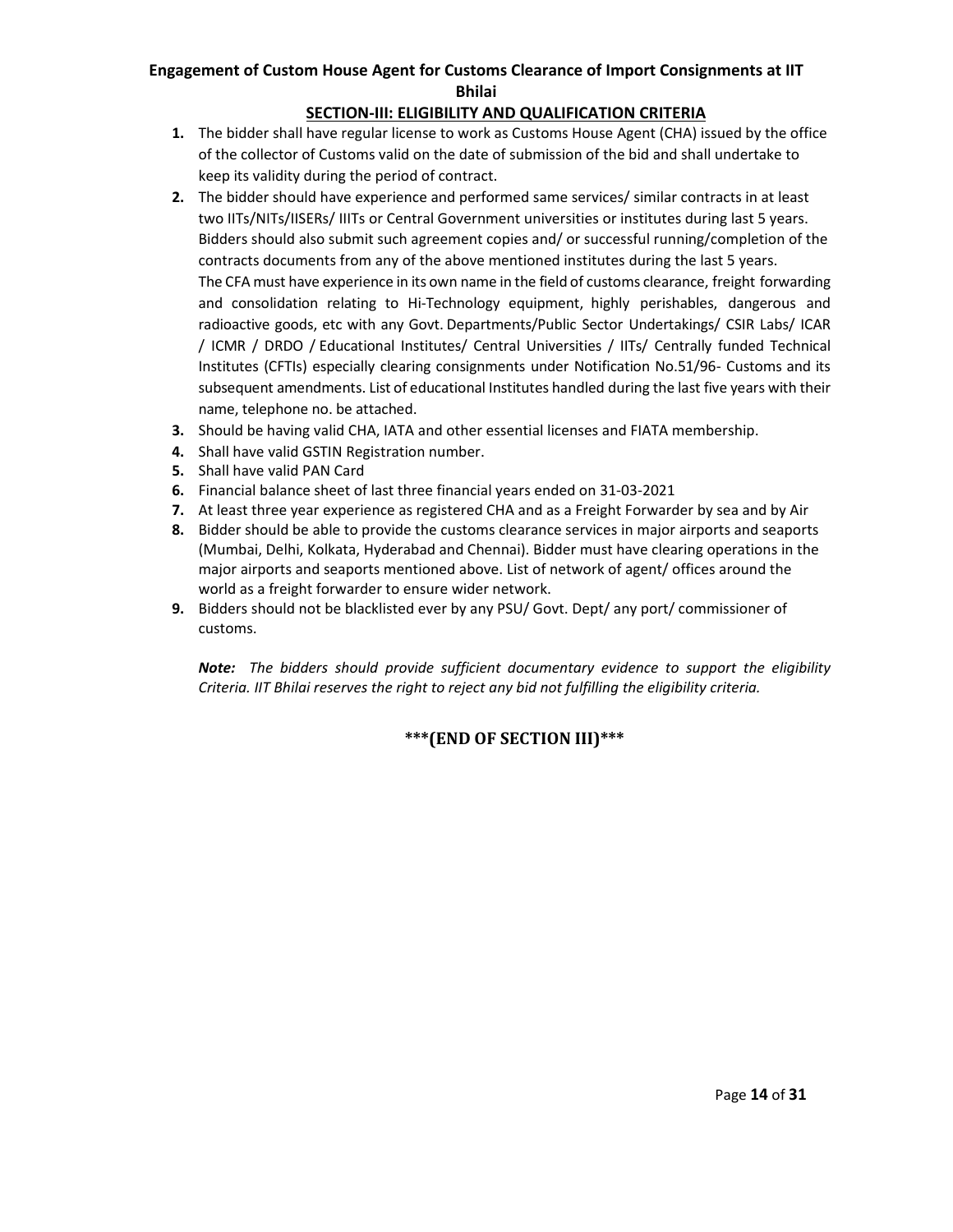### **SECTION‐IV: SCOPE OF SERVICES**

### **1. Scope of Services:**

**CHA should provide the various services related to customs clearance and freight forwarding as mentioned below:** 

#### **A) Customs Clearance of Imported Consignments**

- i. The clearance of precious and delicate type of equipment, instruments and other special type of materials, including perishable chemicals etc
- ii. Receipt of documents relating to customs from IIT Bhilai and ensuring the following:
	- a) Prompt clearance of the consignment applicable at all the stages of customs clearance and eliminate the need to pay the demurrage. Issues at customs (technical clarifications, examination related etc.), if any shall promptly be brought to the notice of IIT Bhilai.
	- b) Obtaining non‐delivery certificate/short landing certificate/damage certificate in the case of materials being short delivered by Airport, or airlines and lodging of claims with them immediately on behalf of IIT Bhilai
	- c) Arranging insurance survey at airport in case of damages to the consignment and obtaining the damage certificate.
	- d) Arranging insurance of the consignments, which should be valid seven days beyond its delivery at IIT Bhilai.
	- e) Immediate Dispatch / delivery of consignment to IIT Bhilai after custom clearance
	- f) To identify the consignments of negative/ banned listed & 100% Custom Duty Free items from day to day purchase orders issued by the Institute and advice the Institute accordingly.
- iii. Any other job in connection with the clearance of goods from Customs
- iv. Clearance and intimation of Post Parcels from Customs/ Foreign Post office & delivery to IIT Bhilai
- v. Clearance of consignments from Inland Container Depot (ICD)/ Domestic Airport/ Sea Port and dispatch to IIT Bhilai
- vi. Clearance of sea shipment from any port of the India and delivery of consignment at IIT Bhilai after custom clearance
- vii. Follow‐up of cases of recovery of any excess duty paid to customs.
- viii. To provide the damage certificate to the Institute for insurance claim, in case of damaged consignment.
- ix. Clearance of consignment arrived through courier/cargo mode.
- x. Shipments should not be delayed by CHA for consolidation or other purposes.

### **B) Consolidation of the Consignments Being Imported**

i. To ensure complete monitoring and supervision of the movement of items/ documents from the date of order/ letter of credit and regular feedback to IIT Bhilai on the progress of order. In case the Pre‐ Alert/Advance Shipping Document is not received before landing of the consignment, the delay in clearance will be on the part of Agent and the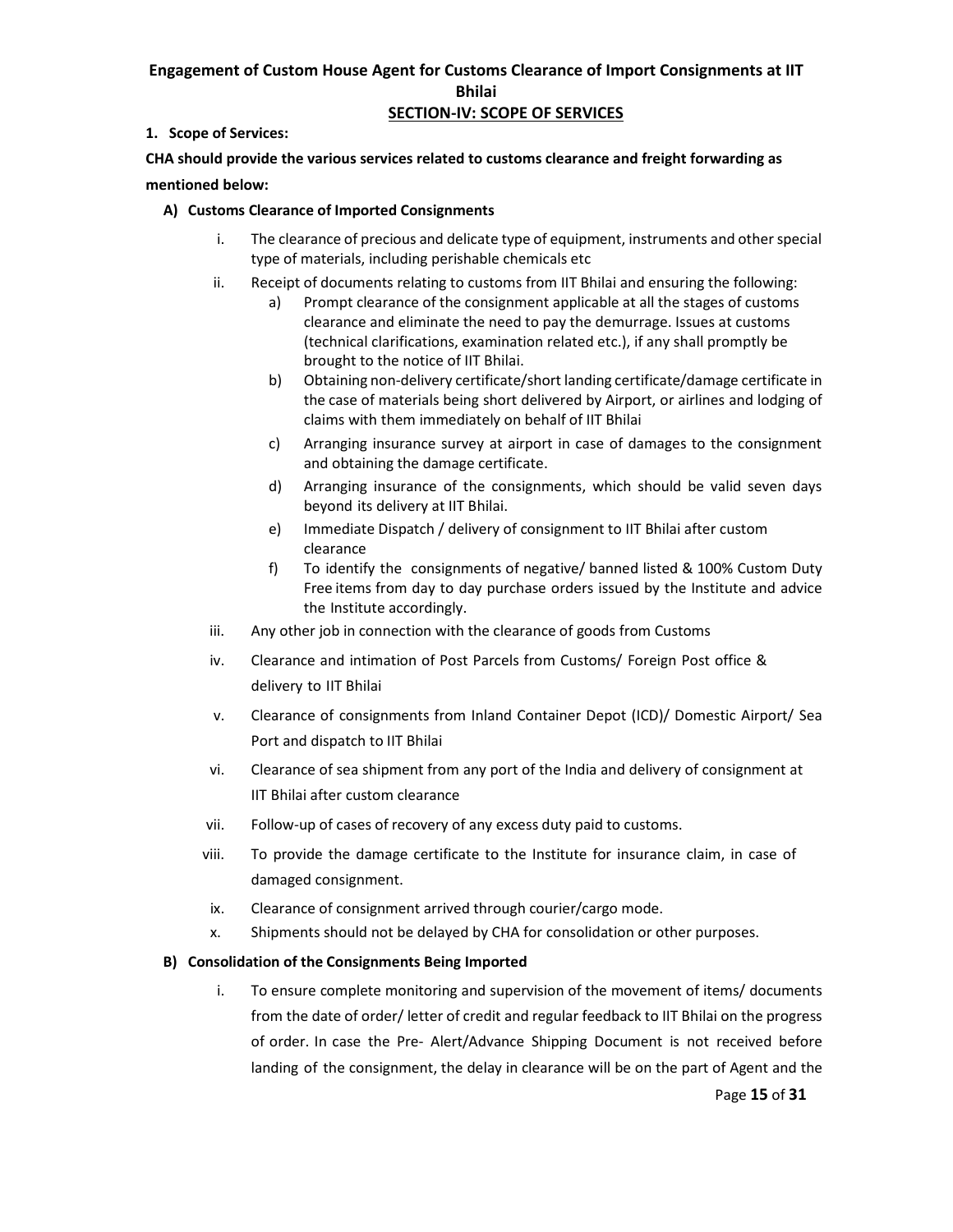respective amount of demurrage shall be recovered from the bill. IIT Bhilai shall not be liable to pay any amount on account of demurrage/ penalty charges, if intimation & documents received in advance by the Agent/contractor.

- ii. To provide timely information (pre-alert) regarding dispatches and other relevant information to IIT Bhilai
- iii. To facilitate specialized packing for all kinds of materials as per the International Air Traffic Association (IATA) specifications and international packing standards.
- iv. Clearance & transportation of special projects materials voluminous and heavy packages, dangerous and hazardous materials including Radioactive Materials, Live Animals on priority basis.
- v. To communicate promptly through telephone and e-mail etc., to ensure quick clearance
- vi. Any other services needed regarding consolidation from time to time.
- vii. If, any nearby International Airport agent's associates happen to be not available, consolidation agent will be responsible for making arrangements for smooth shipment (for EX‐ WORK/FOB/FCA) from any country to Indian Airport/Seaport, and for that, agent shall not be entitled to claim any extra charges.

#### C) **Exports to Various Countries**

- i. Export of certain items for repairs and re‐import them after their repairs.
- ii. Export of equipment for replacement, completion of their paper work and re-import them subsequently.
- iii. All procedural formalities with customs will be required to be done by the agent. The Agent shall take care of the paper work of the export documents for repair or replacement materials on priority basis.
- iv. The requirement of services is expected to increase in manifolds. However, there would be no guarantee ever of any definite volume of work which could be entrusted to the successful bidder.

### D) **Freight forwarding services**

- i) After clearing from the customs, arrangement of door delivery of consignment/shipment to IIT Bhilai as per the agreed rates/ charges fixed in the agreement.
- ii) IIT Bhilai may arrange the transportation of the consignment to IIT Bhilai depending on the situations/ if the rates quoted by the CFA found unreasonable/ high.
- iii) Proper Bill of entry and transporter details (such as name of the transporter, GST number and Vehicle No.) should be submitted and then IIT Bhilai may provide the eway bill for transportation of the consignment from sea port/ airport.

### **E) Any other services related to customs clearance and freight forwarding as required by IIT Bhilai.**

### **\*\*\*(END OF SECTION IV)\*\*\***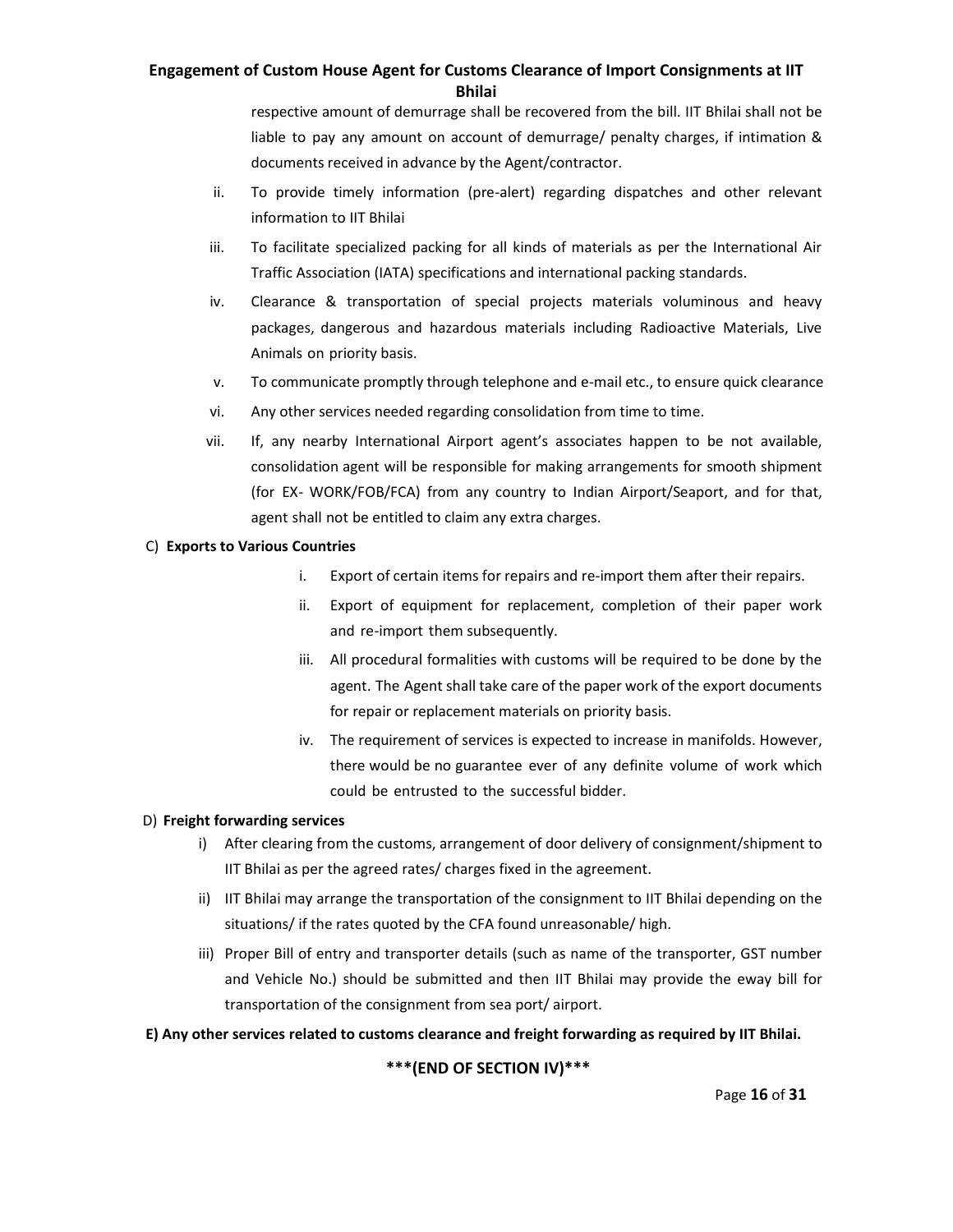| S<br>No        | Description of the items                                                                                                                                                                                                                                                                                                                                                     | Range                    | Maximum<br>marks | Rate offered by<br>the bidder | Criteria for<br>allocating marks                                                                          |
|----------------|------------------------------------------------------------------------------------------------------------------------------------------------------------------------------------------------------------------------------------------------------------------------------------------------------------------------------------------------------------------------------|--------------------------|------------------|-------------------------------|-----------------------------------------------------------------------------------------------------------|
| $\mathbf{1}$   | Discount on IATA Rates.<br>This percentage of discount is<br>applicable for all countries and<br>weight slabs                                                                                                                                                                                                                                                                | <b>Not</b><br>applicable | 30               |                               | Lowest discount will<br>be divided by the<br>discount<br>highest<br>offers and multiplied<br>by max marks |
| $\overline{2}$ | Agency Service Charge for<br>FOB/FCA/ EX-WORKS<br>Shipments including [Labour<br>charges or loading at airport,<br>EDI/CMC/BE<br>Charges<br>Documentation<br>fee.<br><b>IFC</b><br>Charges, IGM Filling Charges,<br>Sealing and any other charges<br>relevant to the clearance of<br>consignment from Airport. GST<br>on Agency Commission shall be<br>payable as per rules. | INR 1000-<br>10000)      | 20               |                               | Lowest rate will be<br>divided by individual rate<br>to obtain the marks                                  |
| 3              | Agency Service charge for CIP<br>and C&F Shipments, if<br>by other than<br>arrives<br>bidder's console                                                                                                                                                                                                                                                                       | INR 2000-<br>5000        | 20               |                               |                                                                                                           |
| 4              | Re-export<br>Agency<br>Commission<br>(Repair/<br>Replacement case)                                                                                                                                                                                                                                                                                                           | Not<br>applicable        | 10               |                               |                                                                                                           |
|                | Transportation<br>charges<br>from Port to IIT Bhilai for both<br>console<br>and<br>non-console<br>shipment                                                                                                                                                                                                                                                                   | Not<br>applicable        |                  |                               | Lowest rate will be<br>divided by individual rate<br>to obtain the marks                                  |
| 5              | a) Delivery of small<br>consignment (Less than 20 Kgs)                                                                                                                                                                                                                                                                                                                       |                          | 5                |                               |                                                                                                           |
| 6              | b) Medium Size Vehicle (Tata-<br>407 or so) (Upto 500 Kgs)                                                                                                                                                                                                                                                                                                                   |                          | 10               |                               |                                                                                                           |
| 7              | c) Big/Heavy Lorry (Above 500<br>Kgs)                                                                                                                                                                                                                                                                                                                                        |                          | 5                |                               |                                                                                                           |
|                |                                                                                                                                                                                                                                                                                                                                                                              | Total                    | 100              |                               |                                                                                                           |

# **SECTION – V: FINANCIAL BID/ QUOTATION**

### **Instructions to bidders:**

**1. Bidders should quote the rate for each service offered by them in a reasonable manner. Bidders who quotes unreasonable rates/ Zero may be disqualified from the tender evaluation process.** 

**2. IIT Bhilai reserves the right to award the contract for selected services/ individual/any service rather than awarding the contract for all the services mentioned above.** 

**3. Committee reserves the right to decide the additional/new financial evaluation criteria than the criteria mentioned in the tender document when bidders are not quoting their rates in the**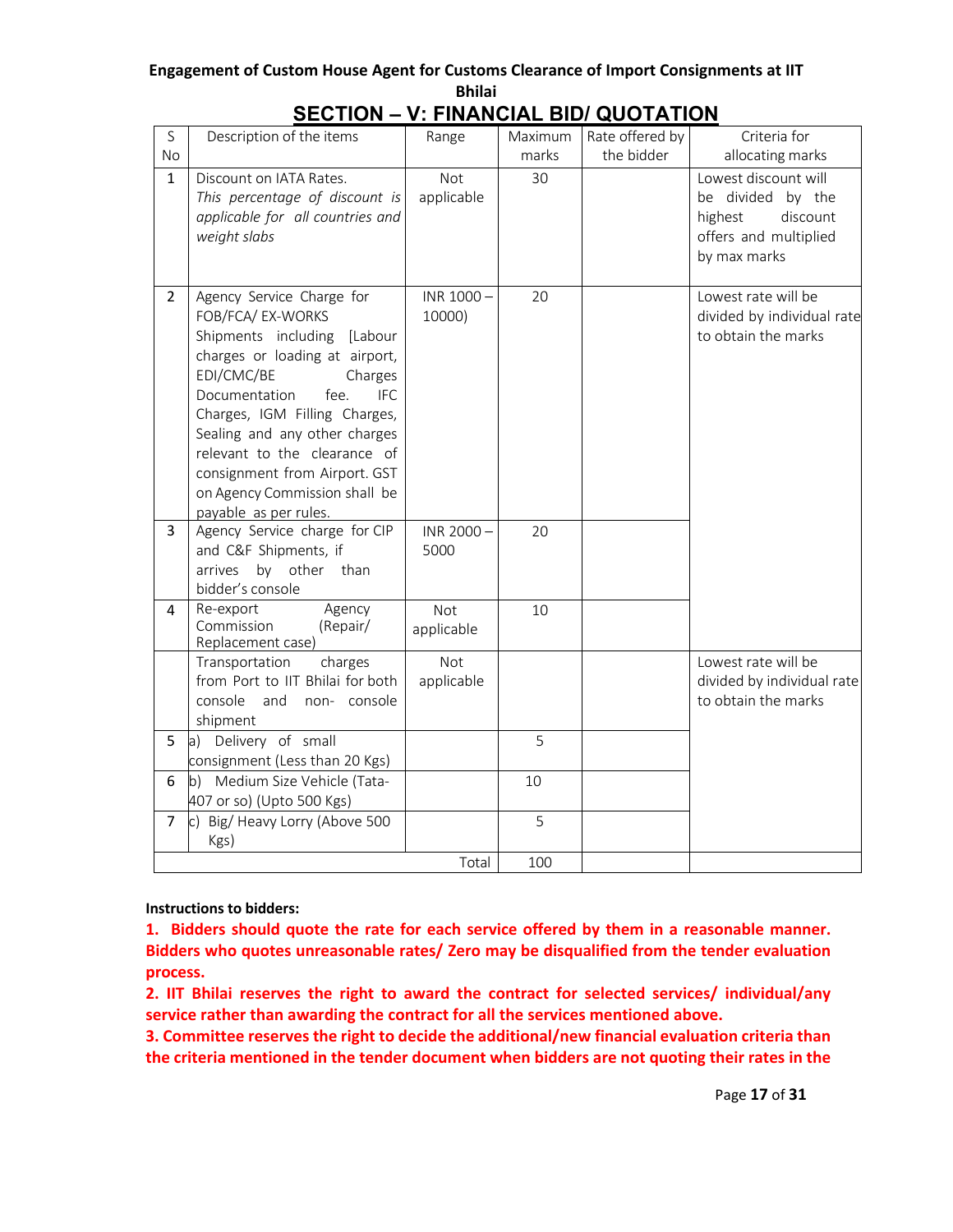### **uniformed/reasonable manner.**

**Evaluation Of Financial Bids/ Calculation of financial score:**

- 1. Financial Score of each bidder can be calculated as mentioned in the Section-V Financial Bid/ Quotation.
- 2. Bidders should quote their rate/charge for each service mentioned in the BoQ sheet for the financial evaluation purpose. IIT Bhilai reserves the right to reject any bid which is not quoting the reasonable rates for all the services mentioned in the BoQ.
- 3. Out of the total marks secured by the bidder in the financial evaluation, 40% weighted financial score will be taken into consideration in the calculation of Composite evaluated score.

## **\*\*\*(END OF SECTION V)\*\*\***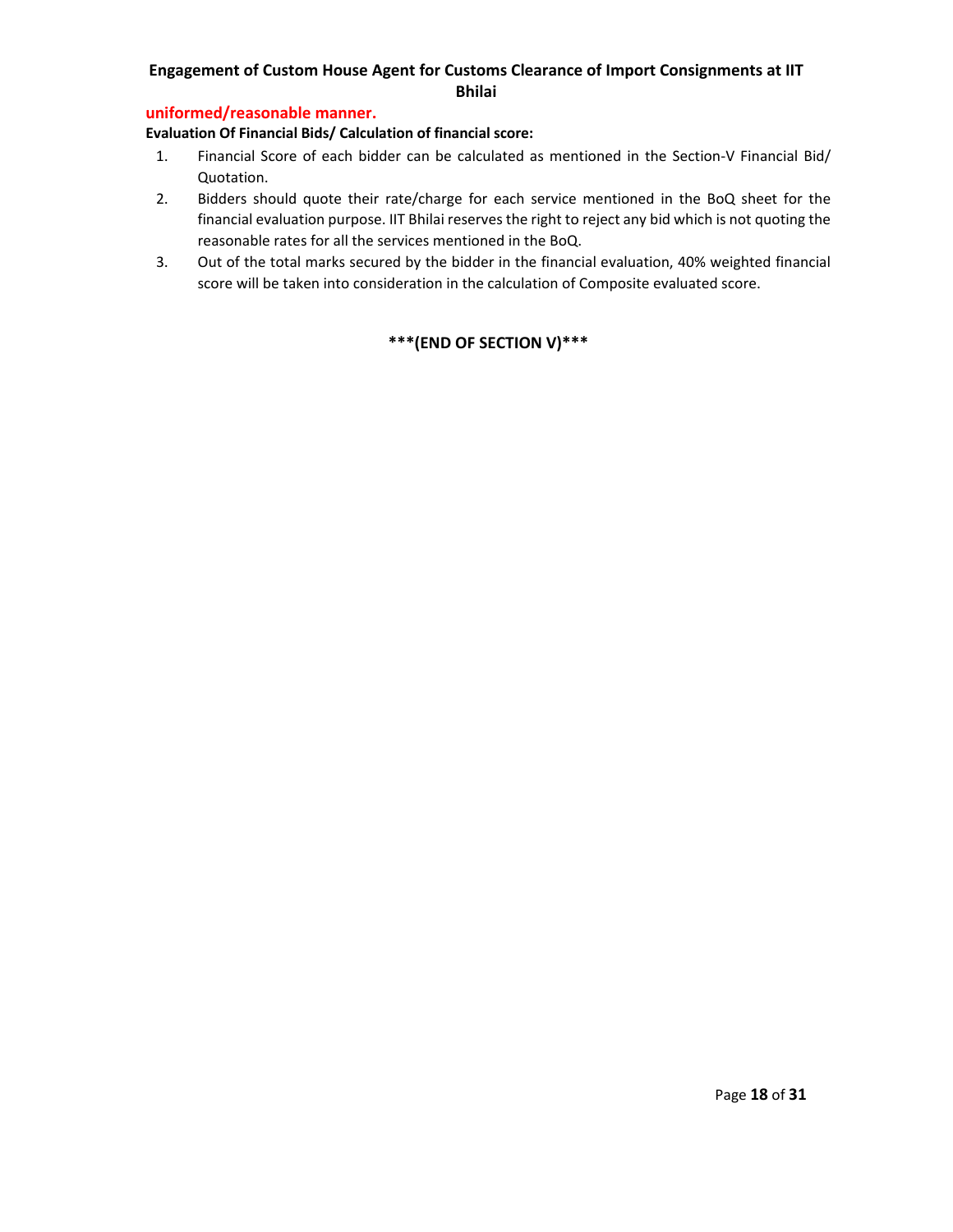### **SECTION –VI ANNEXURES (STANDARD FORMATS) ANNEXURE A TENDER ACCEPTANCE LETTER**

#### (To be submitted on Company Letter Head)

Date:

To, **The Director Indian Institute of Technology Bhilai, GEC Campus Sejbahar, Raipur 492015 Chhattisgarh**

#### **SUB:** Acceptance of Terms & Conditions of Tender.

**Tender Reference No./ Date:** IITBh/Goods/Admin/2021‐22/ Dated: 07/01/2022 **Name of Tender / Work:**   *ENGAGEMENT OF CUSTOM HOUSE AGENT FOR CUSTOMS CLEARANCE OF IMPORT CONSIGNMENTS*

#### **Dear Sir,**

- 1. I/ we carefully gone through the Terms & Conditions contained in the above referred Tender. I/we hereby declare that my company / firm will provide **DEMURRAGE FREE SERVICE** to **IIT Bhilai** for any Ex‐work, FOB, FCA.
- 2. I/ we hereby confirm that quoted rates in Commercial Bid are not exceeding than those specified in Latest issue of IATA Tack Book.
- 3. I/ we hereby declare that my company/ firm shall be fully responsible for the finalisation of the Bills of Entry from the time they are filed with the Customs. I agree that, if penalty is charged on these consignments then it will not be charged to IIT Bhilai.
- 4. I/ we hereby declare that my company/ firm shall be fully responsible to **arrange insurance for the consignments and will submit insurance policy along with the bill.**
- 5. I/ we hereby declare that my company/ firm is **not currently debarred/ blacklisted** or no legal case is pending by any Government/ Semi Government Organizations/ Institutions in India or abroad.
- 6. I/ we hereby declare that we will provide **Local Support Service** to IIT Bhilai.
- 7. I/ we hereby declare that the information with regard to Annual Turnover are true and has been supported with an Audited Accounts. I/ we hereby declare that our firm had also filed Income Tax Returns for last two years
- 8. I/we undertake that we will be disqualified if any information/ documents submitted by us is found false/ fake.
- 9. I/we undertake that we will be disqualified if our technical/ financial offer is not in line with the requirements of IIT Bhilai.

Date: when the contract of the contract of the contract of the contract of the contract of the contract of the contract of the contract of the contract of the contract of the contract of the contract of the contract of the

Place: The contract of the contract of the contract of the contract of the contract of the contract of the contract of the contract of the contract of the contract of the contract of the contract of the contract of the con

Yours Faithfully,

Authorized Signatory: (Signature of the Bidder, with Official Seal)

Page **19** of **31**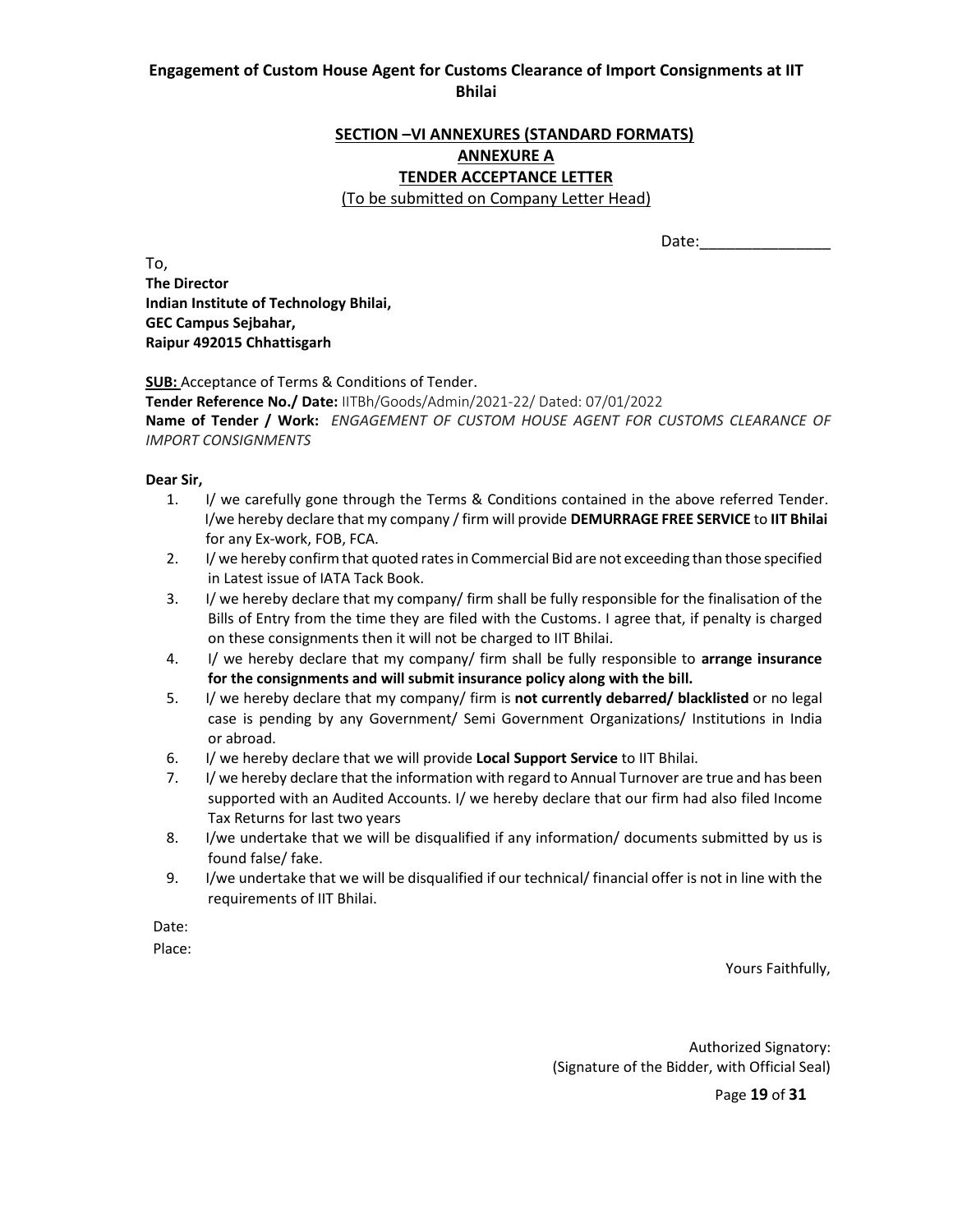### **Undertaking on Acceptance of Tender**

- 1. We agree to ship the consignment within seven days after receiving from the principal supplier and after clearance from airport/ seaport in India, it will be delivered to the premises of IIT Bhilai and will be delivered to the concerned user department immediately during working hour.
- 2. We agree to pay the customs duty up **to Rs. One lakh** for all consignments at the time of clearance from airport/ seaport and claim its reimbursement within 30 working days (excluding courier time) against paid Challan. We also undertake to pay the customs duty above Rs. two Lac in certain circumstances in terms of the stipulation of the bid document.
- 3. We agree to confirm/ check regarding insurance of the consignments before moving the same from respective country. If any loss is incurred due to non‐ insurance, the same may be deducted from our bills.
- 4. We agree to take insurance policy for all export/re-import consignments prior to shipment.
- 5. We agree to provide name and complete address of all associates located in different countries along with the names, telephone no, fax no and email address of their contact persons.
- 6. We agree that we shall not claim any demurrage charges, if paid by us at the time of clearance for the shipments, if the material comes by our consol.
- 7. We agree to properly monitor & clear the consignment shipped by other console and direct orders within demurrage free period. If the intimation and documents is received in advance, we shall not claim any demurrage.
- 8. We agree that the house airway bill number, date and master airway bill number and date will be intimated to the institute at least two days before of its arrival for the purposes of insurance coverage of the consignments.
- 9. We agree that we shall collect necessary documents (BRO, catalogue, NOC, CDEC etc.) required for clearing of consignments both from airport and seaport by deputing our representative as and when required, without any delay. To expedite the clearance of consignment we may also accept the soft copy of required documents through email.
- 10. We also agree to intimate the concerned personnel before the delivery of shipment at site and arrange the labor, forklift, crane etc. for the safe unloading of the consignments at IIT Bhilai.
- 11. We agree that we shall submit the original House Airway Bill, copy of Master Airway Bill, Customs signed Invoice, Bill of Entry both Importer Copy and Exchange Control Copy along with the clearing charges bills within fifteen days of clearance of the shipment.
- 12. We shall prepare the air freight bill and clearing charges bills strictly in accordance with the approved rates. Under no circumstances airfreight rates charged by us shall not exceed those specified in the latest issue of IATA TACT book.
- 13. We agree to the payment terms as mentioned in the terms and conditions.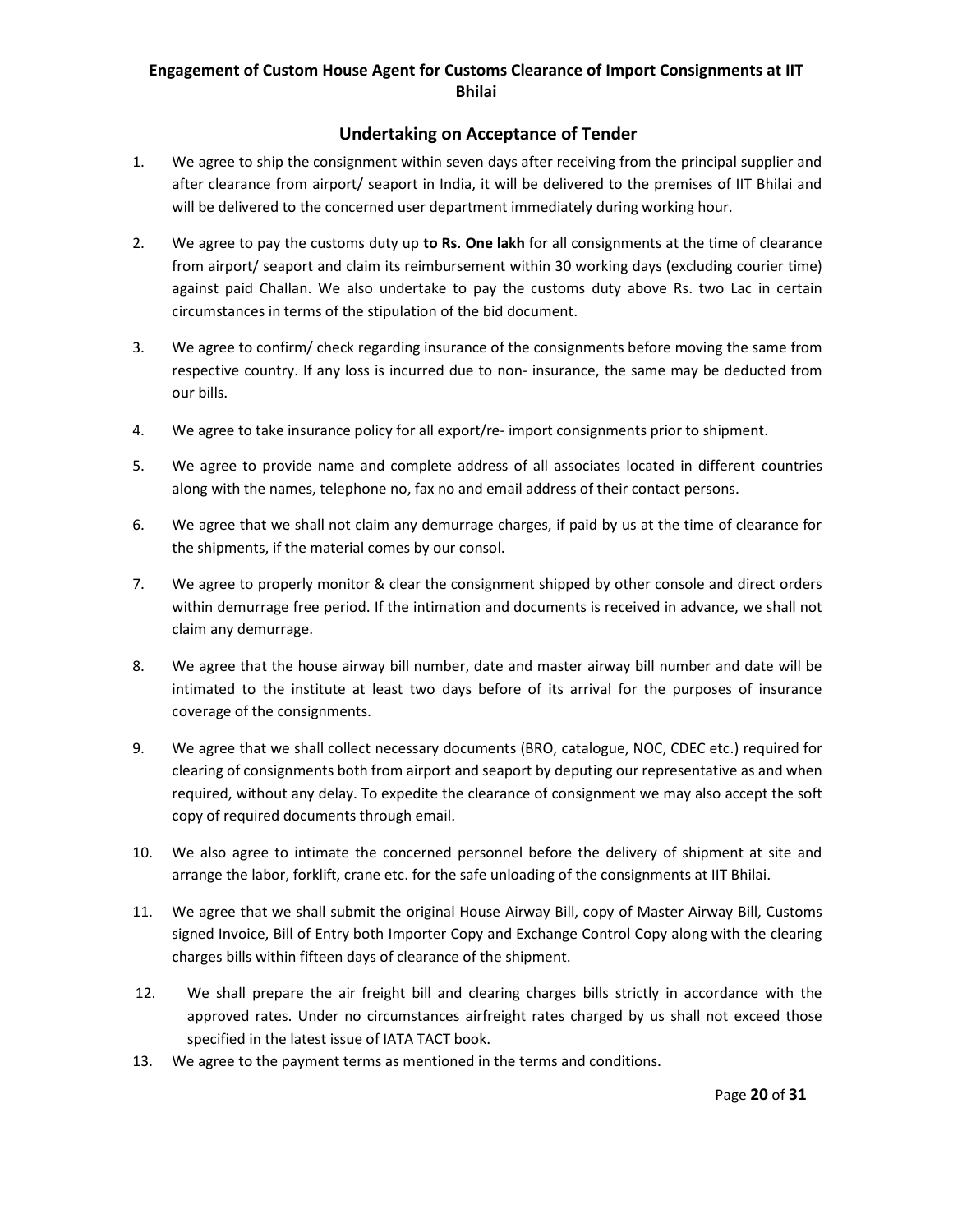- 14. We agree, if MAWB, HAWB, LC Number or Invoice detail of shipment is found wrong, we will bring it to the notice of IIT Bhilai immediately email/ phone/ with intimation to the principal supplier for correction etc, before filing the bill of entry.
- 15. We agree, if cargo is received in damaged condition/ short landing cargo, no payment shall be made to the agent till IIT Bhilai receives the insurance claim. In such cases, we will file shortage/ damaged/ not found/ not traceable notice with airport authorities and obtain necessary Certificate/ Damage Certificate from the airline and lodge necessary claim with the concerned authorities under intimation to IIT Bhilai.
- 16. We agree, if the packet of consignment is found externally damaged at the Airport/ seaport, then we will first inform to IIT Bhilai for insurance survey. It will also be applicable to those consignments which will come through other consol.
- 17. During inland transportations, any loss/ damage shall be the sole responsibility of ours. In that case, we shall provide loss/ damage certificate immediately and ensure following-up the insurance cases till reimbursement from the insurance company is received and only thereafter, we shall submit the clearance charge bill for payment.
- 18. We shall submit the requisite Performance Guarantee from the schedule commercial valid at least for 60 days beyond the date of completion of the contract.
- 19. We agree that we will not detain/ withhold any consignment of IIT Bhilai before or after the clearance, under any circumstances.
- 20. We shall submit the bills within 15 days of clearance of consignment with all relevant & supporting documents.
- 21. We have no objection, if Institute appoints/ empanel multiple clearing agent/ freight forwarders for the same works.
- 22. We agree and accept all the Terms & Conditions of the tender document.

Date: Signatures: Signatures: Signatures: Signatures: Signatures: Signatures: Signatures: Signatures: Signatures: Signatures: Signatures: Signatures: Signatures: Signatures: Signatures: Signatures: Signatures: Signatures:

Place: **Place: Place: Place: Place: Place: Place: Place: Place: Place: Place: Place: Place: Place: Place: Place: Place: Place: Place: Place: Place: Place: Place: Place: Place:** 

Designation:

Name of the Firm:

Official Seal: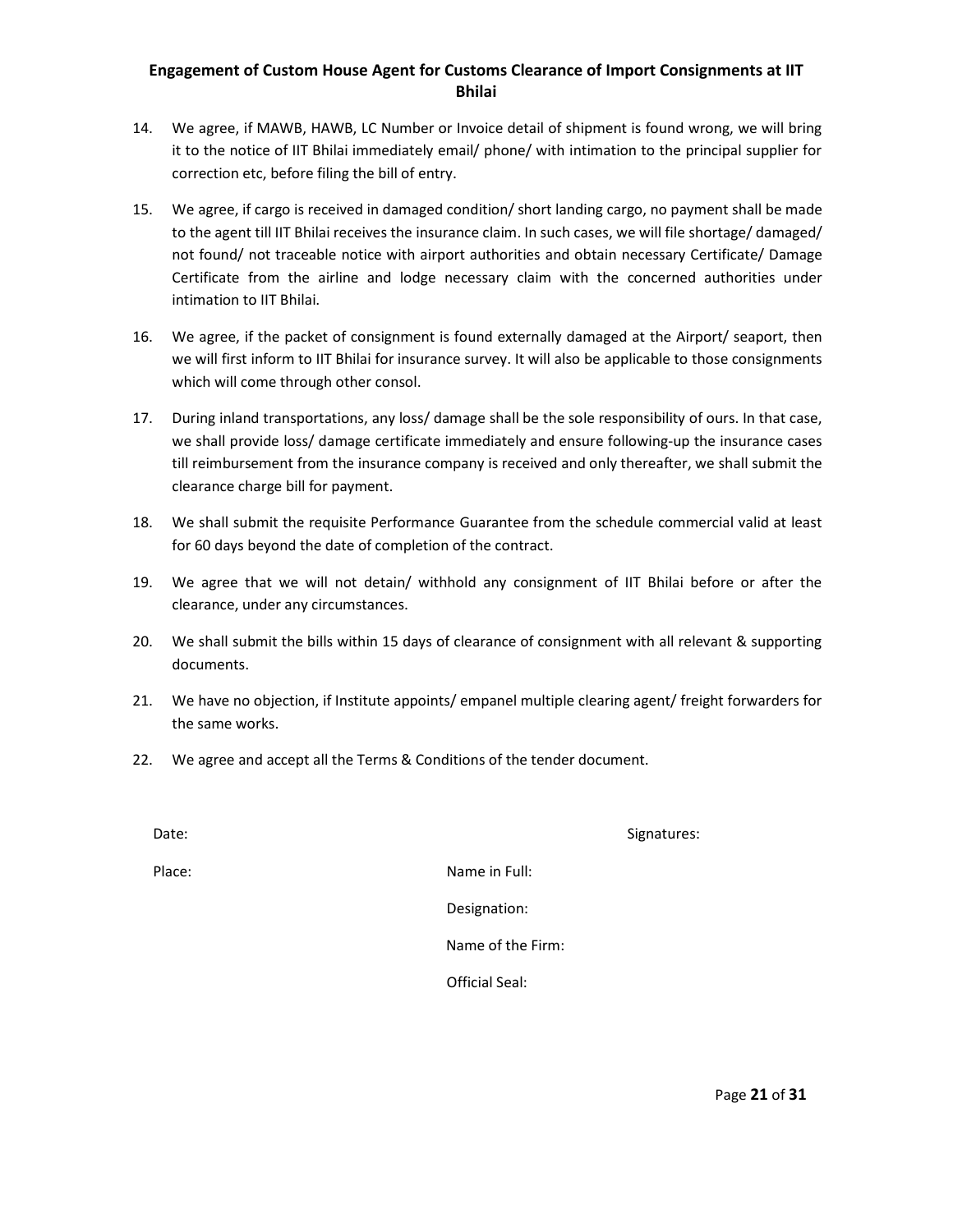## **SUMMARY INFORMATION SHEET**

| Sr. No.        | <b>Information heading</b>                                                                                              | <b>Details</b> |
|----------------|-------------------------------------------------------------------------------------------------------------------------|----------------|
| $\mathbf{1}$   | Name of the Vendor                                                                                                      |                |
| $\overline{2}$ | Name of the person(s) to whom, all<br>references shall be made, regarding this<br>TENDER/PROJECT (Authorized Signatory) |                |
| 3              | Address of the Contact Person                                                                                           |                |
| 4              | Designation of the Contact Person                                                                                       |                |
| 5              | Telephone number(s) of the Contact<br>Person.                                                                           |                |
| 6              | Mobile number of the Contact Person                                                                                     |                |
| $\overline{7}$ | Fax number of the Contact Person                                                                                        |                |
| 8              | Email ID(s) of the Contact Person                                                                                       |                |
| 9              | Annual Turnover (in Lakhs): Last three<br>Years (In INR)                                                                | 1)<br>2)<br>3) |
| 10             | Years of Operation (in Years):                                                                                          |                |
| 11             | PAN Number                                                                                                              |                |
| 12             | <b>GSTN</b>                                                                                                             |                |
| 13             | Bank Name and Account No.                                                                                               |                |
| 14             | <b>IFS Code</b>                                                                                                         |                |

Authorized Signatory: (Signature of the Bidder, with Official Seal)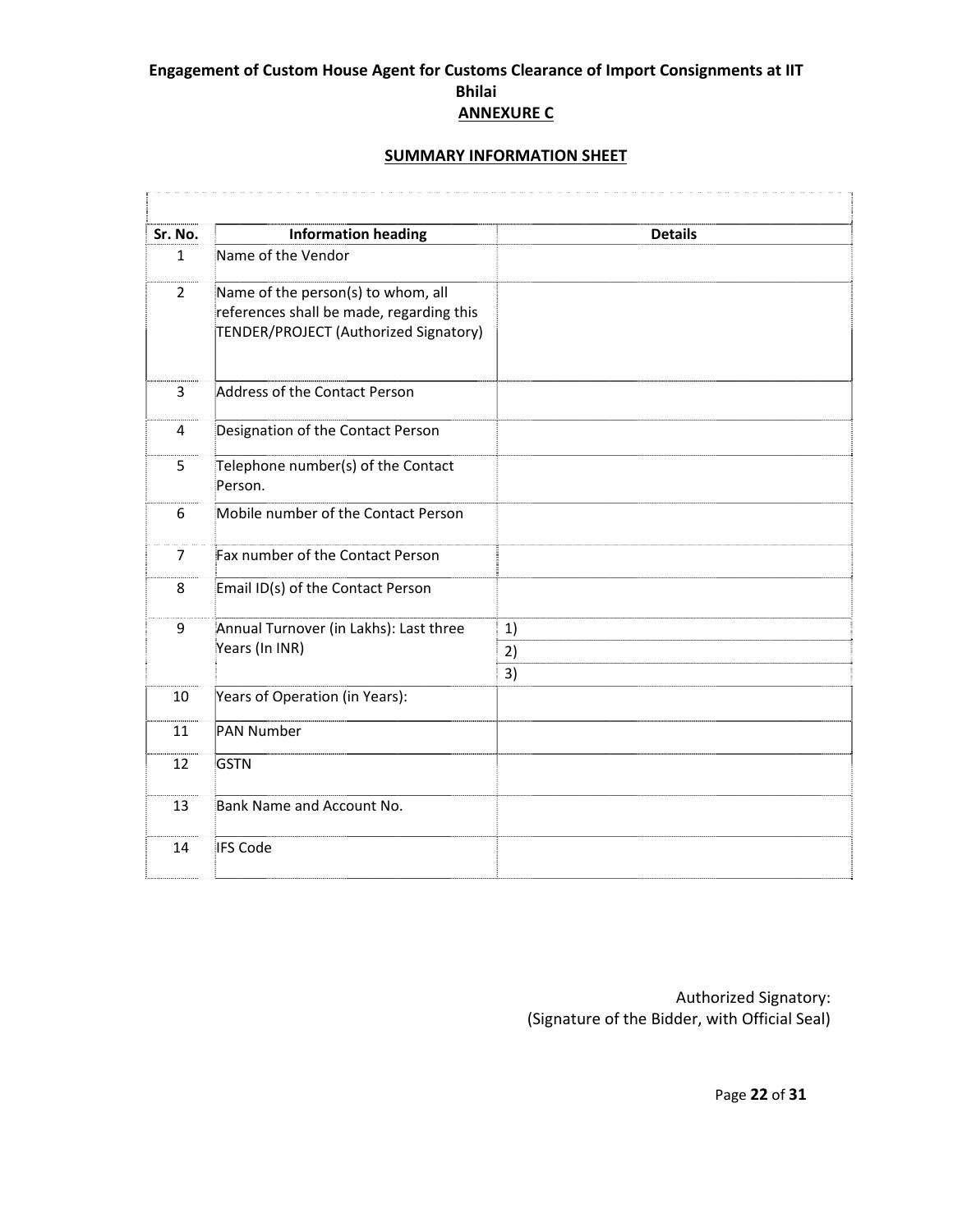#### **PROFORMA OF BANK GUARANTEE**

(on non‐judicial paper of appropriate value)

To,

**The Director Indian Institute of Technology Bhilai, GEC Campus, Old Dhamtari Road Sejbahar, Raipur 492015 Chhattisgarh**

BANKS GUARANTEE NO: DATE:

Dear Sir(S)

This has reference to the Contract No.\_\_\_\_\_\_\_\_\_\_\_\_\_\_\_\_\_\_\_\_ dated\_\_\_\_\_\_\_\_\_\_\_\_\_\_\_\_\_awarded by Indian Institute of Technology Bhilai (IITBH), Raipur on M/s

\_\_\_\_\_\_\_\_\_\_\_\_\_\_\_\_\_\_\_\_\_\_(Name & Address of Bidder) towards engagement as Custom House Agent for Customs clearance of import consignments.

The conditions of this order provide that the CHA shall render the services as mentioned in Section – IV: Scope of Services of the tender document.

M/s \_ \_ \_ \_ \_ \_ \_ \_ \_ \_ \_ \_ \_ \_ \_ \_ \_ \_ \_ \_ \_ \_ \_ \_ (Name of bidder) has accepted the said Work Order with the terms and conditions stipulated therein and have agreed to issue the Performance Bank Guarantee on their part, towards promises and assurance of their contractual obligations. The CFA holds an account with us and has approached us and at their request and in consideration of the promises, we hereby furnish such guarantees as mentioned hereinafter.

IITBH shall be at liberty without reference to the Bank and without affecting the full liability of the Bank hereunder to take any other undertaking of security in respect of the suppliers obligations and/ or liabilities under or in connection with the said contract or to vary the terms vis-a-vis the said contract or to grant time and or indulgence to the supplier or to reduce or to increase or otherwise vary the prices or the total contract value or to forebear from enforcement of all or any of the obligations of the supplier under the said contract and/ or the remedies of IITBH under any security now, or hereafter held by IITBH and no such dealing(s) with the supplier or release or forbearance whatsoever shall have the effect of releasing the bank from its full liability of IITBH hereunder or of prejudicing right of IITBH against the bank.

This undertaking guarantee shall be a continuing undertaking guarantee and shall remain valid and irrevocable for all claims of IITBH and liabilities of the supplier arising up to and until (date)

Page **23** of **31** This undertaking guarantee shall be in addition to any other undertaking or guarantee or security whatsoever the that IITBH may now or at any time have in relation to its claims or the supplier's obligations/ liabilities under and / or in connection with the said contract and IITBH shall have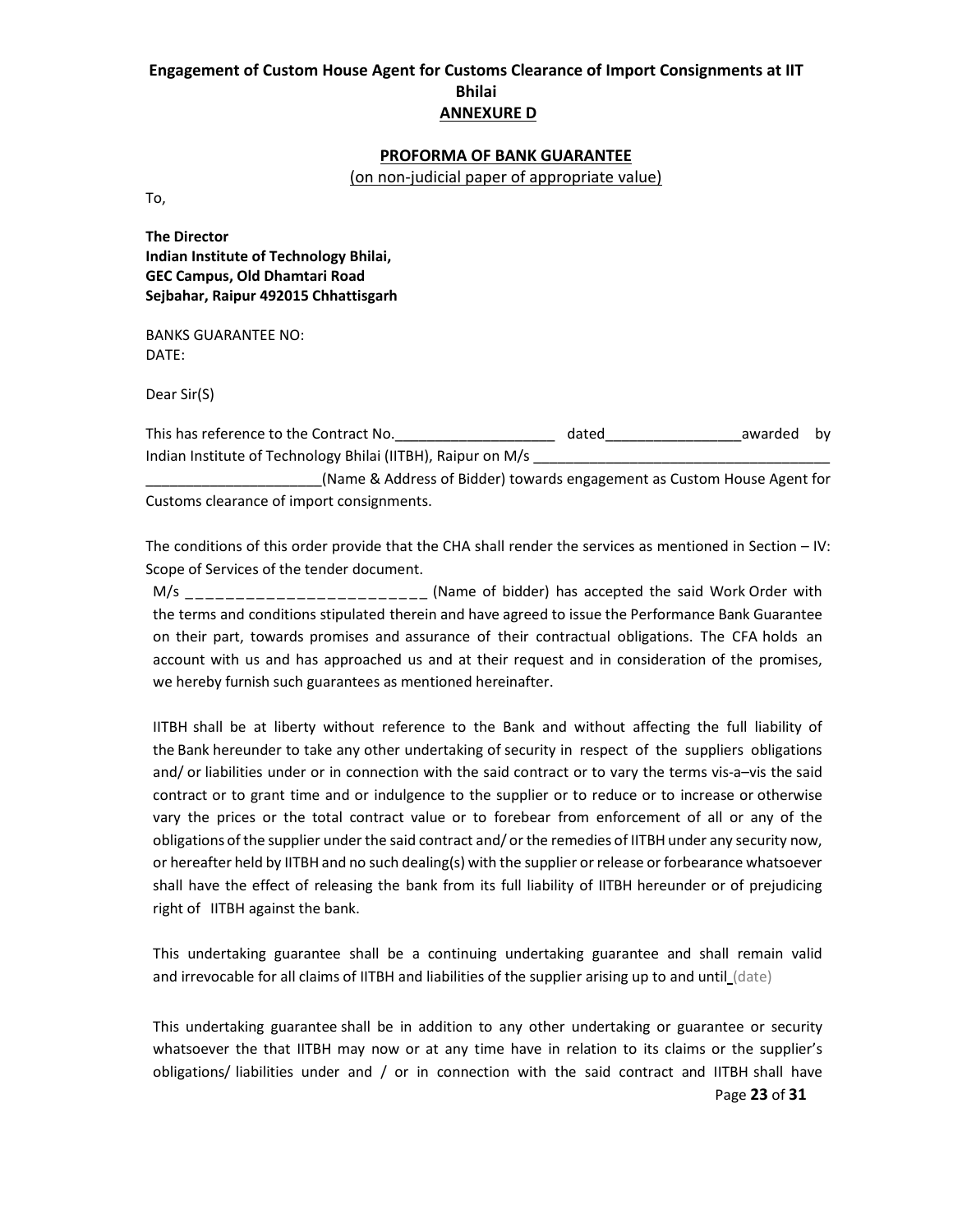the full authority to take recourse to or enforce this undertaking guarantee in preference to the other undertaking or security(ies) at its sole discretion and no failure on the part of IITBH in enforcing or requiring enforcement of any other undertaking or security shall have the effect of releasing the bank from its full liability hereunder.

We (Name of Bank) hereby agree and irrevocably undertake and promise that if in your (IITBH's) opinion any default is made by  $M/s$  (Name of bidder) in performing any of the terms and /or conditions of the agreement or if in your opinion they commit any breach of the contract or there is any demand by you against  $M/s$  (Name of bidder), then on notice to us by you, we shall on demand and without demur and without reference to M/s (Name of bidder), pay you, in any manner in which you may direct, the amount of Rs.  $/$ - (Rupees

 Only) or such portion thereof as may be demanded by you not exceeding the said sum and as you may from time to time require. Our liability to pay is not dependent or conditional on your proceeding against  $M/s$  (Name of  $b$  idder) and we shall be liable & obligated to pay the aforesaid amount as and when demanded by you merely on an intimation being given by you and even before any legal proceedings, if any, are taken against  $M/s$  (Name of bidder)

<u> 1989 - Johann Barn, mars eta bat erroman erroman erroman erroman erroman ez erroman erroman ez erroman ez e</u>

The Bank hereby waives all rights at any time inconsistent with the terms of this undertaking guarantee and the obligations of the bank in terms hereof shall not be anywise affected or suspended by reason of any dispute or disputes having been raised by the supplier (whether or not pending before any arbitrator, Tribunal or Court) or any denial of liability by the supplier or any order or any order or communication whatsoever by the supplier stopping or preventing or purporting to stop or prevent payment by the Bank to IITBH hereunder.

The amount stated in any notice of demand addressed by IITBH to the Bank as claimed by IITBH from the supplier or as suffered or incurred by IITBH on the account of any losses or damages or costs, charges and/or expenses shall as between the Bank and IITBH be conclusive of the amount so claimed or liable to be paid to IITBH or suffered or incurred by IITBH, as the case may be and payable by the Bank to IITBH in terms hereof.

IITBH shall have full liberty without reference to us and without affecting this guarantee, postpone for any time or from time to time the exercise of any of the powers and rights conferred on you under the contact with the said M/s (Name of bidder) and to enforce or to forbear from endorsing any power or rights or by reason of time being given to the said  $M/s$  (name of bidder) which under law relating to the sureties would but for the provisions have the effect of releasing us.

Your right to recover the said sum of Rs.  $\frac{1}{2}$  (Rupees only) from us in manner aforesaid will not be affected/ or suspended by reason of the fact that any dispute or disputes have been raised the said  $M/s$  (Name of  $bid der)$  and/ or that any dispute or disputes are pending before any officer, tribunal or court or Arbitrator.

The guarantee herein contained shall not be determined or affected by the liquidation or winding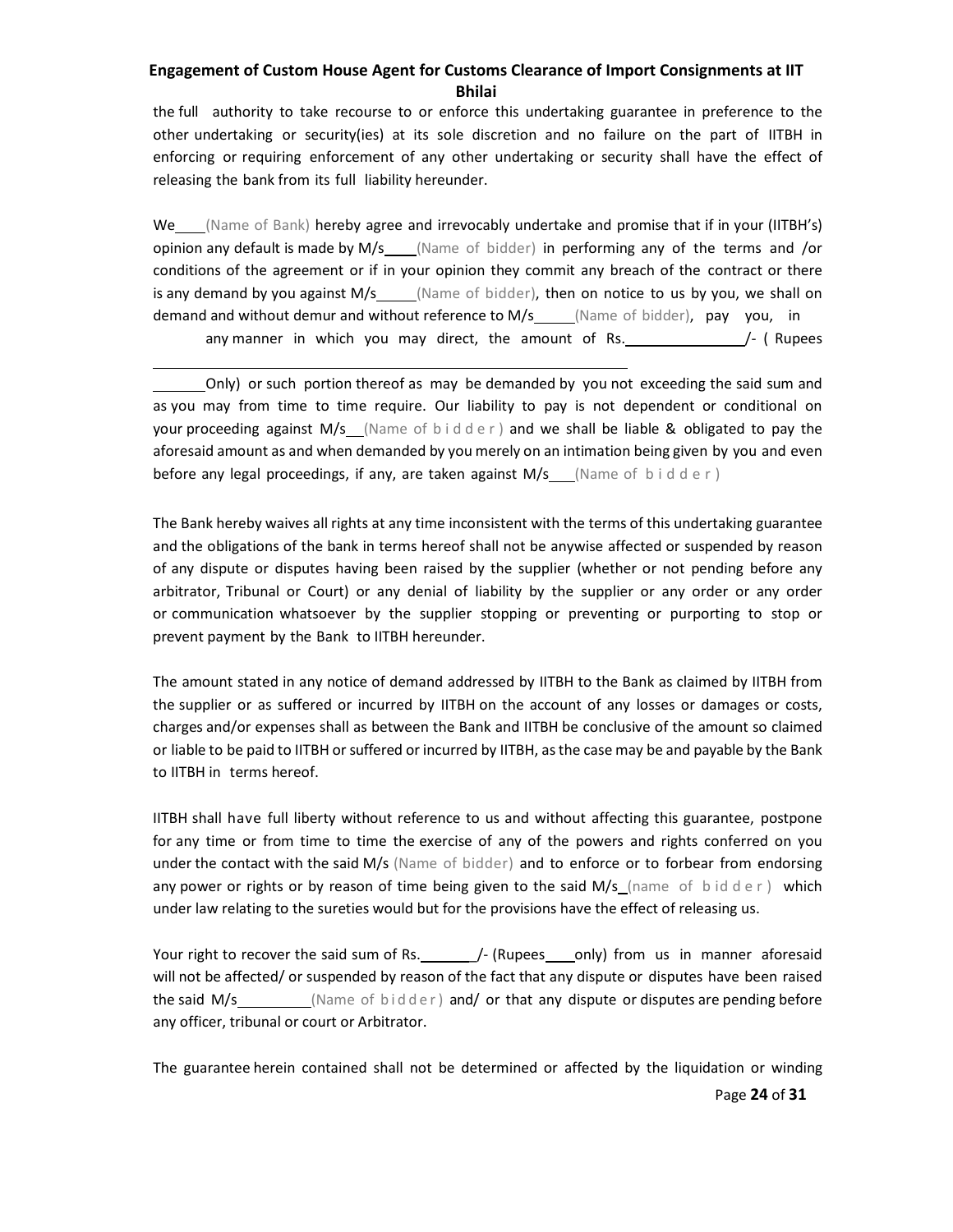up, dissolution or change of constitution or insolvency of the said M/s (Name of bidder) but shall in all respects and for all purposes be binding and operative until payment of all dues to IITBH in respect of such liability or liabilities.

Our liability under this guarantee is restricted to Rs. /- (Rupees\_\_\_\_\_\_\_\_\_\_\_\_\_\_ \_\_\_\_\_\_\_\_\_\_\_\_\_\_\_\_\_\_\_\_\_\_\_Only). Our guarantee shall remain in force until unless a suit action to enforce a claim under guarantee is filed against us within six months from (which is date of expiry of guarantee) all your rights under the said guarantee shall be forfeited and we shall be relieved and discharged from all liabilities there under.

We have power to issue this guarantee in your favour under Memorandum and Articles of Association of our Bank and the undersigned has full power to do under the power of Attorney dated.

Notwithstanding anything contained herein:

- a. Our liability under this guarantee shall not exceed Rs\_\_(in words)
- b. This bank guarantee shall be valid up to& unless a suit for action to enforce a claim under guarantee is filed against us within six months from the date of expiry of guarantee. All your rights under the said guarantee shall be forfeited and we shall be relieved and discharged from all liabilities there after i.e. after six months from the date of expiry of this Bank guarantee
- c. We are liable to pay the guaranteed amount or any parts thereof under this bank guarantee only and only if you serve upon us a written claim or demand or before
- d. The Bank guarantee will expire on Granted by the Bank

| Signature of the authorized officer of the bank       |
|-------------------------------------------------------|
| Name of the officer                                   |
| Designation of the officer                            |
| Seal, name, email and address of the Bank and address |
| of the Branch.                                        |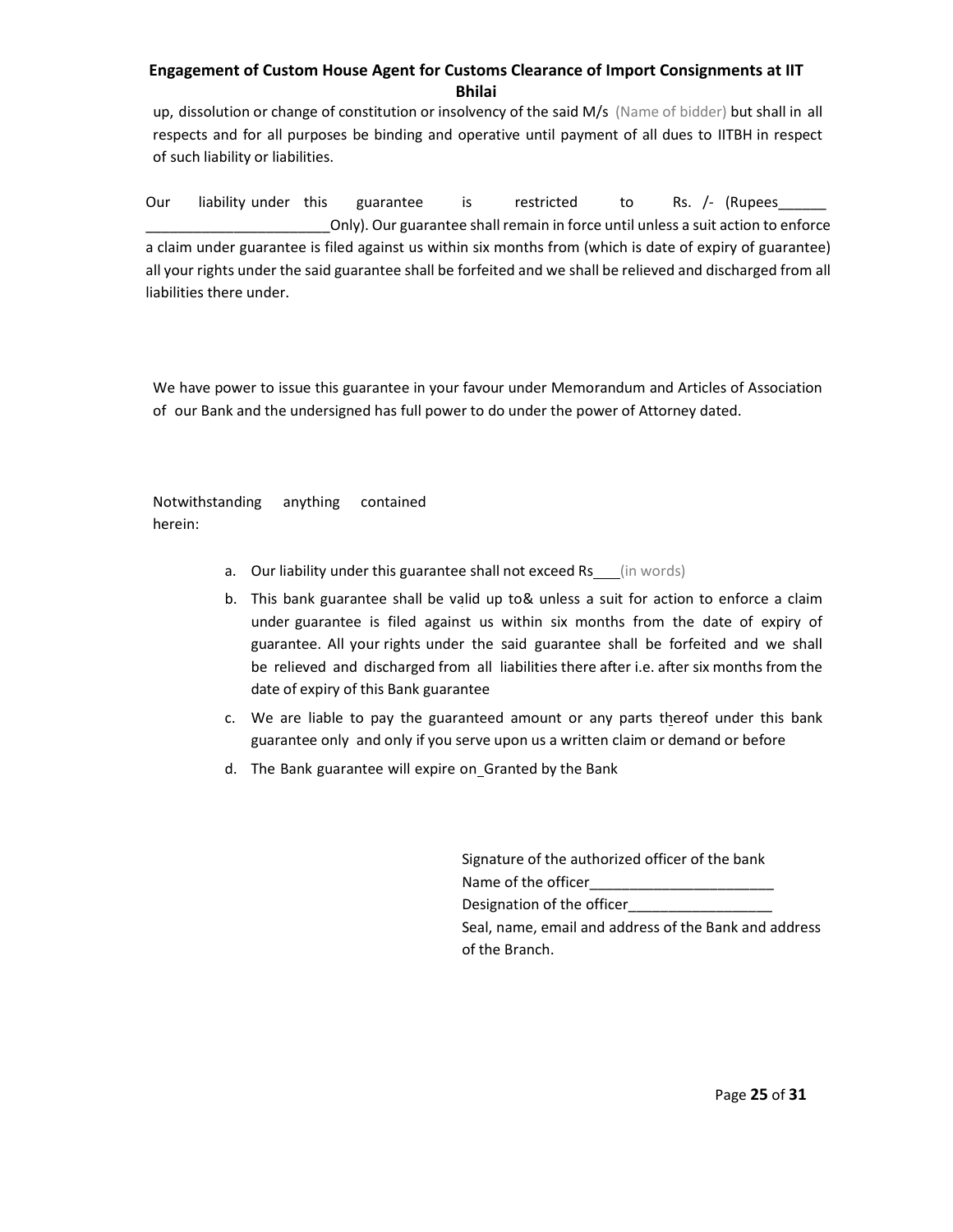#### **ANNEXURE E**

#### **PREVIOUS WORK ORDER DETAILS**

(To be submitted on Company Letter Head)

| <b>Evaluation</b><br><b>Criteria</b>                                                      | <b>Name of the Client</b> | Order No. & Date | <b>Amount</b> | Remark                            |
|-------------------------------------------------------------------------------------------|---------------------------|------------------|---------------|-----------------------------------|
| <b>List of Purchase</b><br>Order / Work<br><b>Orders where the</b>                        | $\mathbf{1}$ .            |                  |               |                                   |
| similar systems (as $\vert$ 2.<br>per the technical<br>specifications<br>mentioned in the |                           |                  |               | <b>Supporting</b>                 |
| present tender) as<br>per the Section-III                                                 | 3.                        |                  |               | document<br>are to be<br>attached |
|                                                                                           | 4.                        |                  |               |                                   |
|                                                                                           | 5.                        |                  |               |                                   |

Date:

Place: Authorized Signatory Seal Name: Designation: Contact No:



Page **26** of **31**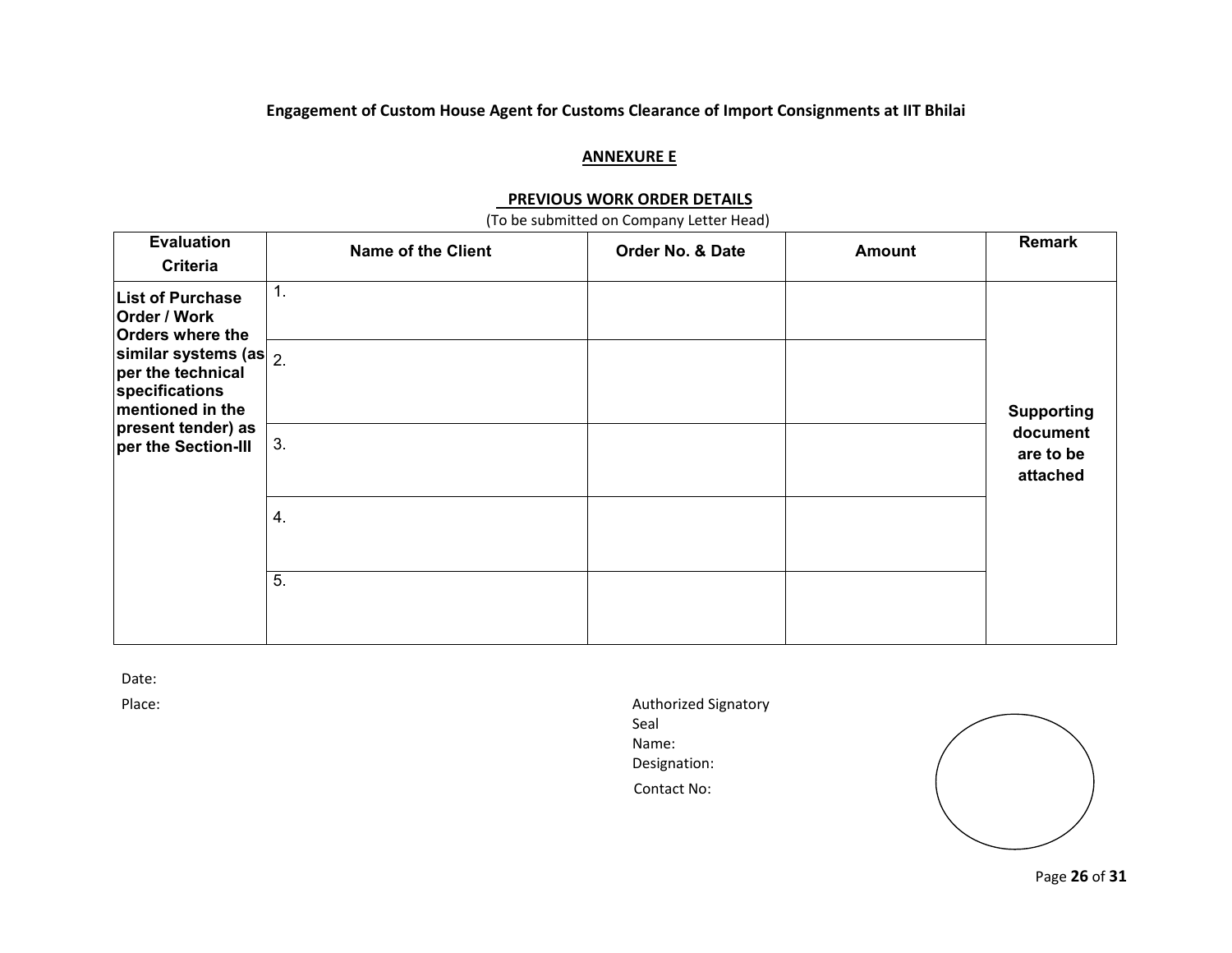## **ANNEXURE F**

## **TURNOVER DETAILS**

(To be submitted on Company Letter Head)

| <b>Evaluation Criteria</b>          |           |             | Remark                           |
|-------------------------------------|-----------|-------------|----------------------------------|
|                                     |           |             |                                  |
| <b>Bidder's Annual Turnover for</b> | Financial | Turnover in |                                  |
| last three financial years          | Year      | Rs.         |                                  |
|                                     | 2020-21   |             |                                  |
|                                     |           |             | Supporting                       |
|                                     | 2019-20   |             | Documents<br>are to be attached. |
|                                     | 2018-19   |             |                                  |

Authorized Signatory: (Signature of the Bidder, with Official Seal)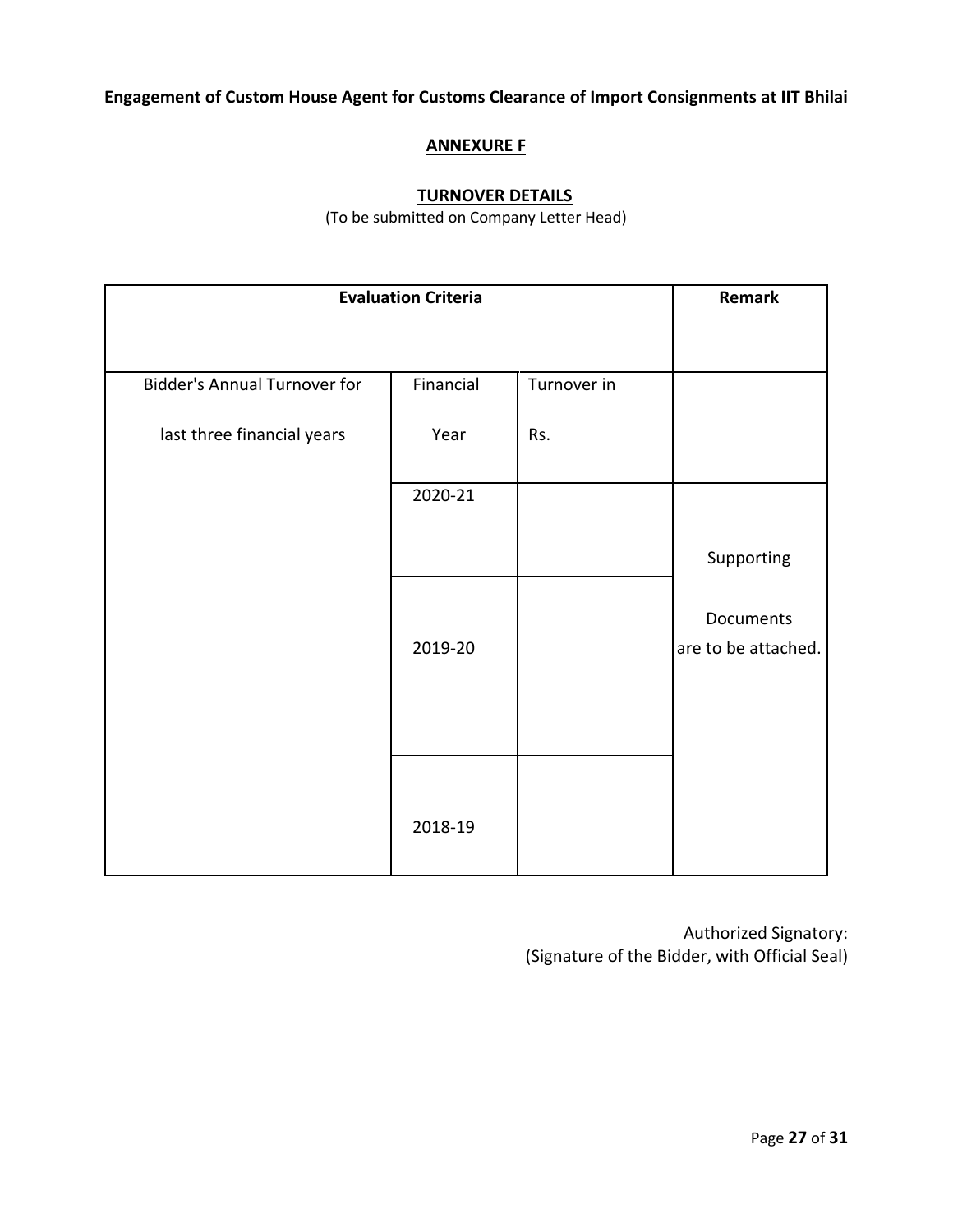| S.NO         | <b>Document Description</b>                            | <b>Enclosed</b> | Page No. | <b>Remarks</b> |
|--------------|--------------------------------------------------------|-----------------|----------|----------------|
|              |                                                        | (Yes/No)        |          |                |
| $\mathbf{1}$ | Scanned copy of Tender fee payment advice of Rs. 500/- |                 |          |                |
|              | and EMD of Rs. 30,000/- showing DU number clearly or   |                 |          |                |
|              | valid MSME/NSIC Exemption certificate.                 |                 |          |                |
| 2            | Documents in support of Pre-eligibility criteria       |                 |          |                |
| 3            | Documents in support of Technical Evaluation           |                 |          |                |
| 4            | Detailed Price bid/BoQ as required                     |                 |          |                |
| 5            | Annual turnover details for last three years           |                 |          |                |
| 6            | Scanned signed copies of Annexures from A to F,        |                 |          |                |
|              | whichever is applicable                                |                 |          |                |

## **CHECK LIST ‐ UNDERTAKING**

I / We do hereby declare that all the above mentioned documents are enclosed as per the tender document.

> Authorized Signatory: (Signature of the Bidder, with Official Seal)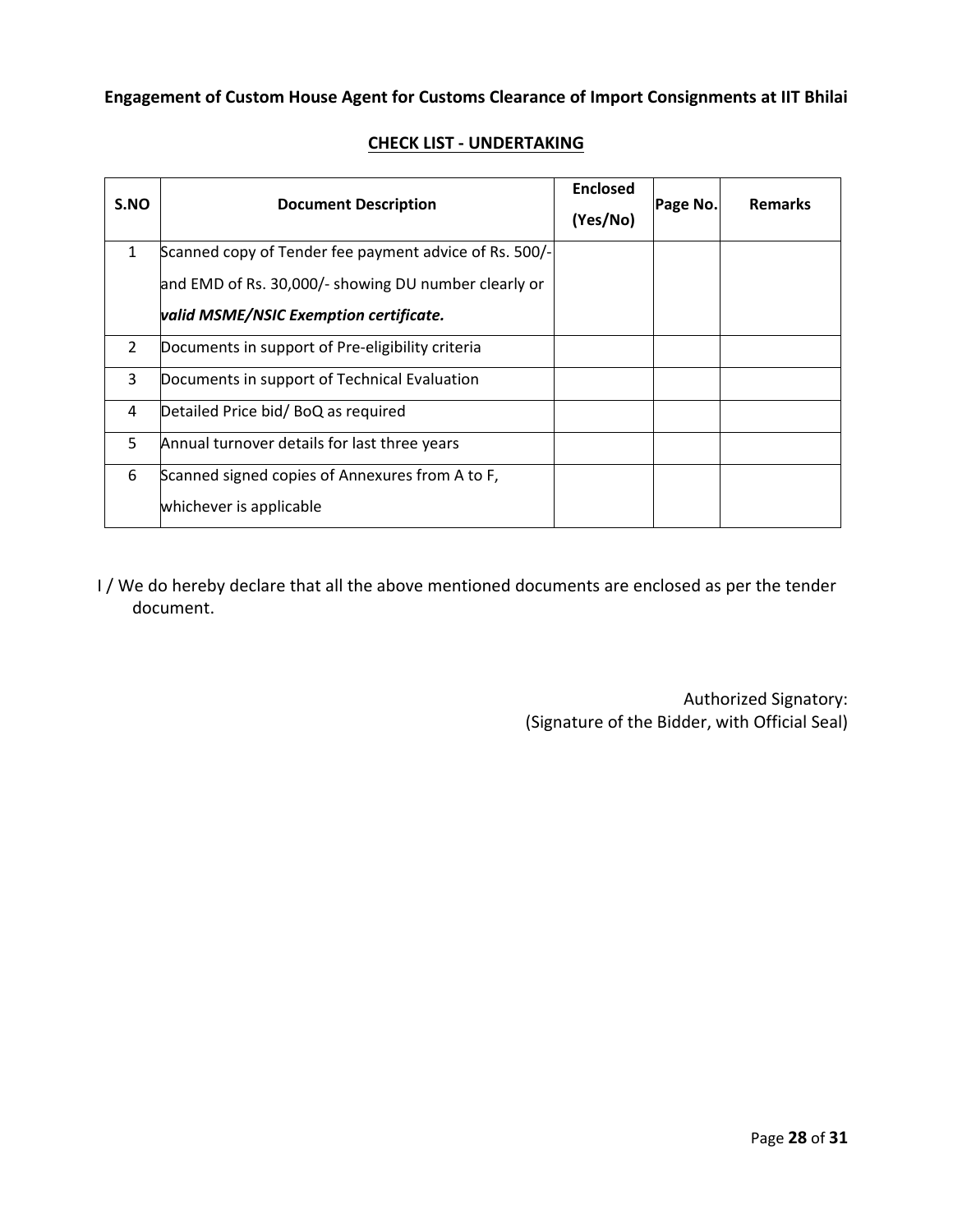#### **PLEDGE OF COMPLIANCE**

(To be given by the legal owner/partner of the agency on the companies Letter Head) Name:………………………. Date:………….... Designation:………………

#### **DECLARATION**

I, …………………………………………………….Name, …………………….………………………. designation, acting on behalf of ……………………………………………………………………………………………………….……

……………………………………………………….…… (agency name & address), which is an applicant for Engagement of custom house agent for customs clearance of import consignments at Indian Institute of Technology Bhilai, GEC Campus, Raipur‐492015 (CG), hereby undertake that we shall abide by the terms and conditions of the Work Order/Agreement signed between me/us and the IIT Bhilai. In the event of any breach of the terms and conditions of Work Order/Agreement during the entire period of contract, the full responsibilities of any loss incurred by IIT Bhilai because of our negligence including financial, time and reputation as assessed by IIT Bhilai, shall lie with my agency and my agency will fully compensate IIT Bhilai Raipur for all such losses without resort to any legal process.

| Official Seal |
|---------------|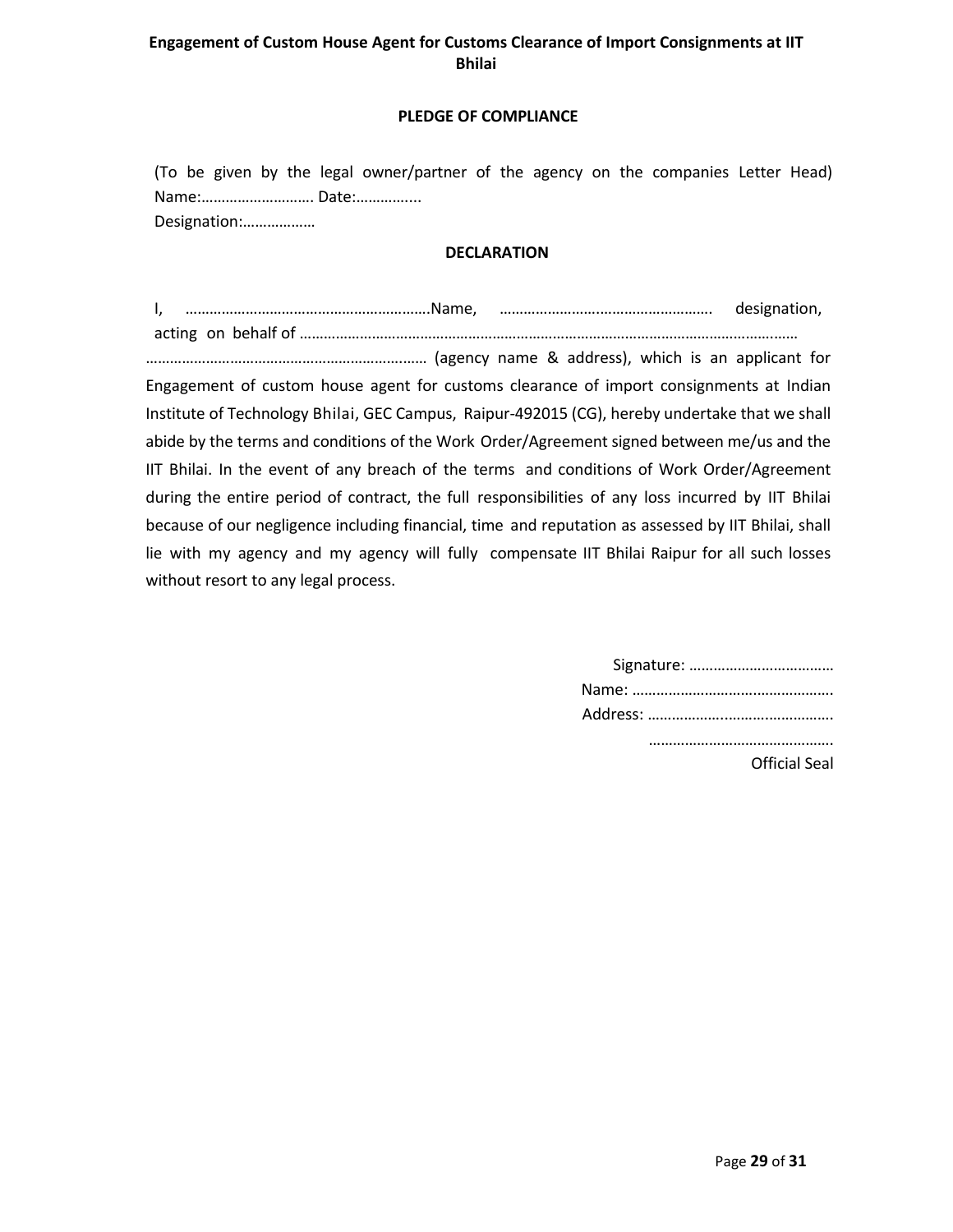# **Draft Agreement**

This AGREEMENT is made and executed on this ………… day of …….. 2018 at Raipur, Chhattisgarh by and between:

Indian Institute of Technology Bhilai, an Institute of national importance, having its current office at the campus of Govt. Engineering College Campus, Sejbahar, Raipur 492015, Chhattisgarh (hereinafter referred to in this document as THE INSTITUTE/IIT Bhilai, which expression shall unless repugnant to the context or meaning thereof be deemed to include its executors, administrators and assignees),

A N

D

M/s …………………, having its registered office at ………………………….. (hereinafter referred to in this document as THE CLEARING AND FORWARDING AGENCY (CFA), which expression shall unless repugnant to the context or meaning thereof be deemed to include its executors, administrators and assignees), represented by Mr. …………………..………… (Designation), with due authorization.

1 **WHEREAS**  THE INSTITUTE, is desirous of taking certain services as mentioned in **Section – IV: Scope of Services** of the tender document. The salient points are:

- 1.1 Custom Clearance of the Imported Consignments
- 1.2 Consolidation of the Consignments being imported
- 1.3 Export to Various Countries.
- 2 **AND WHEREAS** the Institute has accepted the financial proposal of THE CLEARING AND FORWARDING AGENCY for the said services

# 3 **NOW THIS AGREEMENT WITHNESSETH**  as

follows:

- 3.1 In this Agreement words and expressions shall have the same meaning as are respectively assigned to them in the Tender document hereinafter referred to, and they shall be deemed to form and be read and constructed as part of this Agreement.
- 3.2 In consideration of the payment to be made by THE INSTITUTE to THE CLEARING AND FORWARDING AGENCY as hereinafter mentioned, THE CLEARING AND FORWARDING AGENCY hereby covenants with THE INSTITUTE to execute and complete the Services in all aspects with the provisions of the contract.
- 3.3 THE INSTITUTE hereby covenants to pay the THE CLEARING AND FORWARDING AGENCY in consideration of the providing of Services, the fees or such other sum as may become payable under the provision of contract at